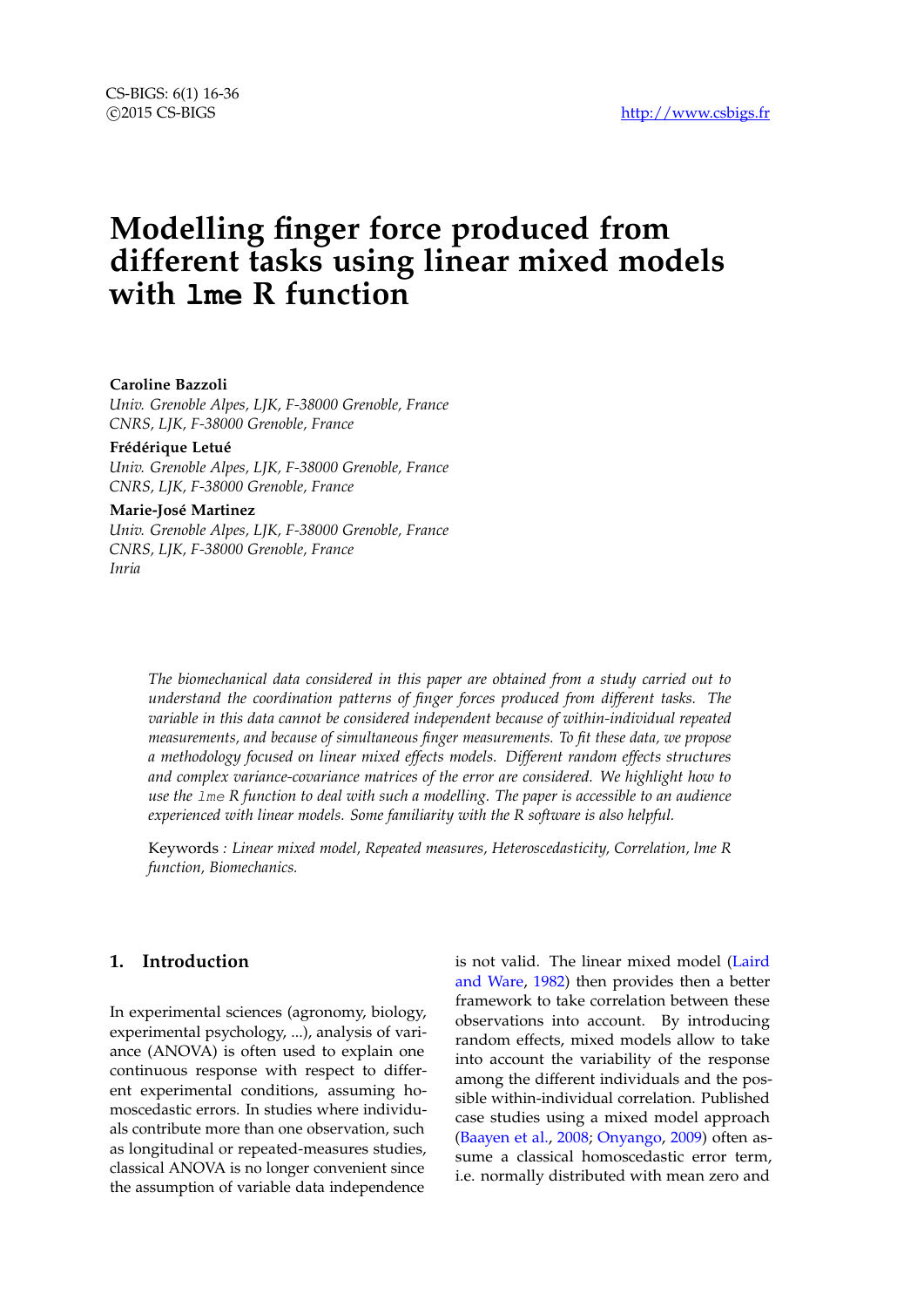constant variance. In this paper, we consider a case study in which this assumption is relaxed by allowing heteroscedastic and correlated within-group errors. This work highlights, in an educational way, the different steps of such a modeling.

The data considered in this paper have been obtained from a biomechanical study described in detail in [Quaine et al.](#page-15-3) [\(2012\)](#page-15-3). Experiments have been carried out to better understand the coordination patterns of finger forces produced from different tasks corresponding to different experimental conditions. One of the objectives is to compare each finger force intensity between the various tasks and, for each task, to compare nearby fingers force intensity. Subjects are required to press ledges maximally with four fingers simultaneously in different experimental conditions. Experiments have been repeated three times per experimental condition. In [Quaine et al.](#page-15-3) [\(2012\)](#page-15-3), data have been analyzed first using a twofactor ANOVA model by considering the force measurement as response and fingers and experimental conditions as factors to be tested. Nevertheless, as pointed out by the authors, in this particular context, the ANOVA model is not convenient since it does not take into account the dependency between the fingers due to simultaneous measurements, nor the within-subject dependency due to repeated measurements.

There are several facilities in  $R$  ( $R$  Development [Core Team](#page-15-4) [\(2008\)](#page-15-4)) and S-PLUS [\(Insightful Cor](#page-15-5)[poration](#page-15-5) [\(1992\)](#page-15-5)) for fitting mixed models to data. Among them are the nlme [\(Pinheiro](#page-15-6) [et al.,](#page-15-6) [2014\)](#page-15-6) and more recently the lme4 [\(Bates](#page-15-7) [et al.,](#page-15-7) [2013\)](#page-15-7) libraries. The lmer function in the lme4 library provides an improvement over the lme function in the nlme library, in particular by implementing crossed random effects in a way that is both easier for the user and much faster. However, this function does not offer the same flexibility as the lme function for composing complex variancecovariance structures [\(Bates et al.,](#page-15-7) [2013\)](#page-15-7). First, lme offers a much broader class of covariance structures for the random effects. Secondly, concerning the variance-covariance structures for the residuals, the lme function takes into account spatial or temporal autocorrelation, heteroscedasticity or covariate-dependent variability in the weights argument, while lmer only allows fixed prior weights for the observations. Because lmer has been implemented more recently and because its primary objective is to propose a tool much faster and with sufficient flexibility for most applications, lmer presents these limitations compared to lme to date. Note also that the summary of a linear mixed model fit by lme provides estimates of the fixed-effects parameters, standard errors for these parameters, t-ratios and p-values, contrary to lmer that produces no p-values. This lmer limitation is related to the F statistic which, in an unbalanced data context, do not exactly follow an F distribution [\(Onyango](#page-15-2) [\(2009\)](#page-15-2), [Pinheiro and Bates](#page-15-8) [\(2000\)](#page-15-8)). Some websites [\(Bates et al.](#page-15-7) [\(2013\)](#page-15-7); [Wikidot](#page-15-9) [\(2013\)](#page-15-9)) provide comparisons between nlme, lme4 and others packages and softwares. All analyses in the present paper have thus been performed using the lme function in the nlme library, described in detail in [Pin](#page-15-8)[heiro and Bates](#page-15-8) [\(2000\)](#page-15-8) and with the 64-bit R version 3.1.0 (2014-04-10).

The paper is organized as follows. Section 2 presents the data set. Section 3 exposes a preliminary study including ANOVA with repetitions and its limits. Mixed model specification is presented in Section 4, with details on the modeling steps. We present and discuss the results in Section 5 and we end with conclusions in Section 6.

# **2. The data**

The data considered in this paper have been first described in [Quaine et al.](#page-15-3) [\(2012\)](#page-15-3). Biomechanical researchers propose experiments where subjects are submitted to various tasks with the four long fingers (without the thumb). In this study, 15 subjects were required to press ledges maximally with the four fingers simultaneously in flexion and extension. First in extension, two force locations at the first (ExtP1) and at the third (ExtP3) phalanx were tested and then in flexion, only the third phalanx location (FlexP3) was tested. From now on, we call location the three experimental conditions, ExtP3, FlexP3, ExtP1. After 20 trials at low and intermediate intensity, subjects are asked to press maximally three times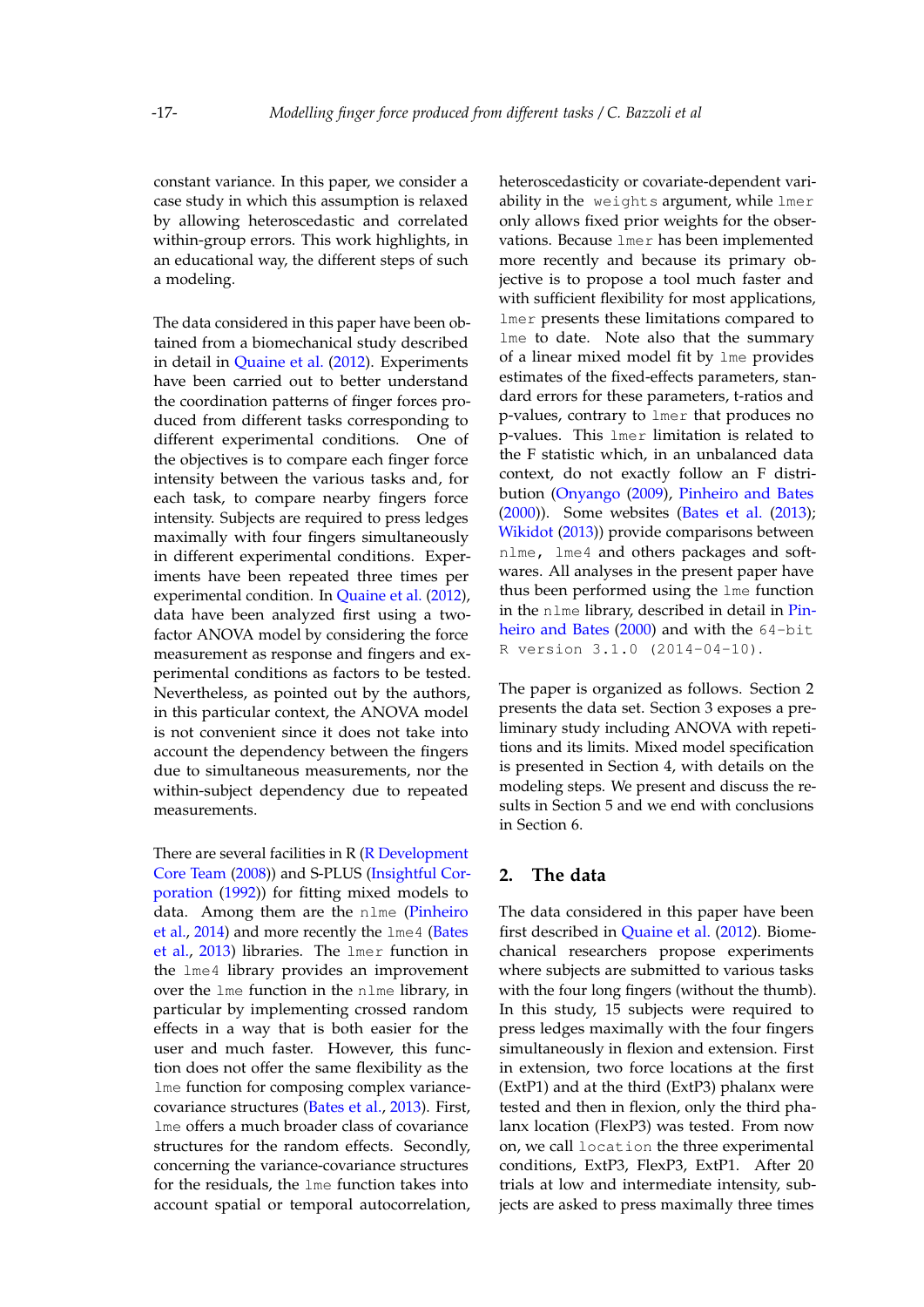per location, with a one-minute rest to avoid muscular fatigue. Experiments in the three different locations were separated by five minute rests.

The data set thus includes 540 measures of finger force intensity (F), subject number (individual from 1 to 15), location (with values ExtP3, FlexP3 and ExtP1), finger (with values I for index, M for middle, R for ring and L for little). For coding purpose, a reiteration variable (trial from 1 to 135) has been added with different numbers from one subject to another and from one location to another. In other words, only 4 simultaneous measures of the four fingers of one reiteration of a given individual in a given location share the same value of the reiteration variable. The head command in R helps to observe the data structure:

|     | > head (Data.new, 200) |                             |   |                |                |  |  |
|-----|------------------------|-----------------------------|---|----------------|----------------|--|--|
|     | F                      | location finger indiv trial |   |                |                |  |  |
| 1   | 8.551025               | ExtP3                       | Τ | 1              | 1              |  |  |
| 2   | 7.836914               | ExtP3                       | I | $\mathbf{1}$   | $\overline{c}$ |  |  |
| 3   | 7.653809               | ExtP3                       | I | $\mathbf{1}$   | 3              |  |  |
| 4   | 7.598877               | ExtP3                       | I | $\overline{c}$ | 4              |  |  |
| 5   | 6.805420               | ExtP3                       | T | $\overline{2}$ | 5              |  |  |
| 6   | 6.506348               | ExtP3                       | Τ | $\overline{2}$ | 6              |  |  |
| .   |                        |                             |   |                |                |  |  |
| 46  | 7.550049               | ExtP3                       | М | 1              | 1              |  |  |
| 47  | 6.848145               | ExtP3                       | М | 1              | 2              |  |  |
| 48  | 6.945801               | ExtP3                       | М | 1              | 3              |  |  |
| 49  | 4.431152               | ExtP3                       | М | 2              | 4              |  |  |
| 50  | 4.528809               | ExtP3                       | М | $\overline{c}$ | 5              |  |  |
| 51  | 4.699707               | ExtP3                       | М | $\mathcal{P}$  | 6              |  |  |
| .   |                        |                             |   |                |                |  |  |
| 181 | 22.454834              | FlexP3                      | I | 1.             | 46             |  |  |
|     | 182 25.079346          | FlexP3                      | I | 1              | 47             |  |  |
|     | 183 22.003174          | FlexP3                      | I | 1              | 48             |  |  |
|     | 184 29.632568          | FlexP3                      | I | 2              | 49             |  |  |
|     | 185 34.143066          | FlexP3                      | T | 2              | 50             |  |  |
|     | 186 34.051514          | FlexP3                      | Т | 2              | 51             |  |  |
| .   |                        |                             |   |                |                |  |  |

# **3. Preliminary study**

## *3.1. Exploratory data analysis*

The raw data set is shown in Figure [1.](#page-3-0) One can see that the intensities are clearly higher in FlexP3 location than in ExtP1 location and in ExtP3 location, in position but also in scattering. Index measures (blue circles) are nearly always higher than middle measures (red triangles), themselves higher than ring measures (green plus), themselves higher than little measures (magenta times), except in the ExtP1 location where this order appears less often. Differences between subjects are also to be observed. For instance, individual 4 always has

low measures whatever the location, whereas individual 7 always has high measures. One can also see that index and middle measures on one hand and ring and little measures on the other hand are close. This is confirmed by the correlation between fingers illustrated in Figure [2.](#page-4-0)

This exploratory data analysis suggests that intensity measures are different from a location to another, from a finger to another, but also that a subject effect has to be taken into account. Moreover, simultaneous finger measurements imposed by the experimental design cannot be considered as independent.

## *3.2. Two-factor ANOVA with repetitions and its limitations*

In [Quaine et al.](#page-15-3) [\(2012\)](#page-15-3), the data were treated with a two-factor ANOVA even though it is not convenient in this context since the subject effect and the dependence between simultaneous finger measurements were omitted. In other words, the study was done as if measurements had been done finger by finger, and with 45 different subjects. Here, we begin our study with a two-factor ANOVA with repetitions, taking into account the fact that measurements are repeated on the same subjects. Following R conventions, our model is thus:

<span id="page-2-0"></span>
$$
F_{l f i k} = \mu + \alpha_l + \beta_f + \gamma_{l f} + \delta_i + \varepsilon_{l f i k} \qquad (1)
$$

where

- $F_{lfik}$  is the  $k^{th}$  trial  $k \in \{1, \ldots, 3\}$  of individual  $i \in \{1, \ldots, 15\}$ , in location *l* ∈ {*ExtP*3, *FlexP*3, *ExtP*1} and finger  $f \in \{I, M, R, L\}$
- *µ* is the population measurement of index in location ExtP3
- $\alpha_l$  is the overall difference between measurements in location ExtP3 and location *l* for index  $(\alpha_{E \times P3} = 0)$
- $\beta_f$  is the overall difference between measurements of index and finger *f* in location ExtP3 ( $\beta_I = 0$ )
- $\gamma_{1f}$  is the interaction term of location *l* and finger *f* ( $\gamma_{ExtP3,f} = \gamma_{l,I} = 0$ )
- $\delta_i$  is the effect of individual *i* with respect to individual 1, considered as a fixed effect  $(\delta_1 = 0)$
- $\varepsilon_{l f i k}$  is the residual error, supposed to be normally distributed, centred, with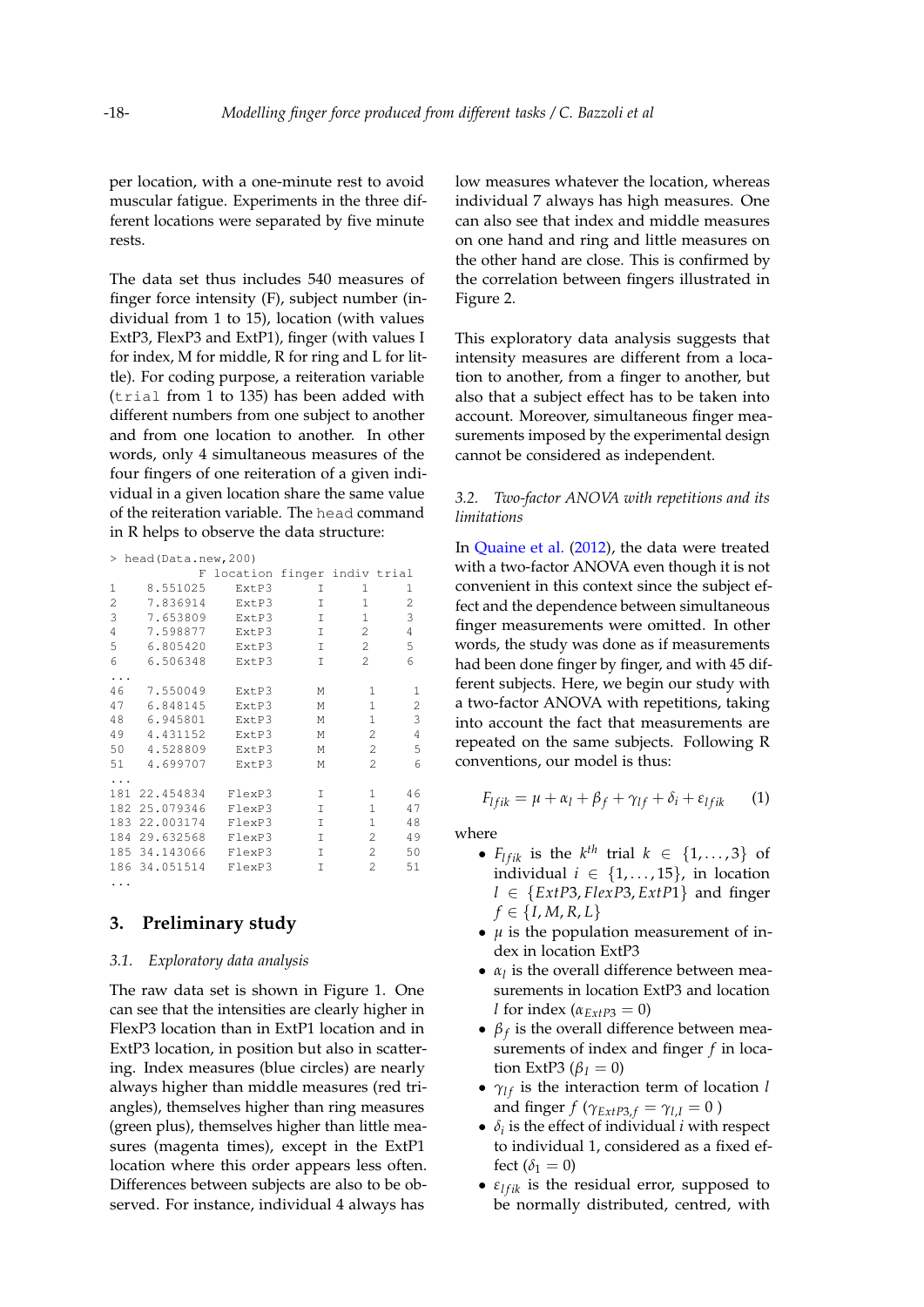<span id="page-3-0"></span>

Figure 1: Finger force intensity by location (left ExtP3, centre FlexP3, right ExtP1), by subject (on the x axis) and finger (blue circle for index, red triangle for middle, green plus for ring and magenta times for little).

variance *σ* 2 . Moreover, all residual errors are supposed to be independent.

Note that this model implies the estimation of 14 individual fixed effects. Residuals of the model appear in Figure [3.](#page-5-0) They suffer from several defects:

- They are clearly not identically scattered from one location to another, whereas ANOVA model imposes equal variances in all groups.
- Some subjects have either all positive or all negative residuals, which suggests a subject effect that has not well been taken into account.
- Residuals still remain quite correlated from a finger to another, as it can be seen in Figure [4.](#page-6-0)

To deal with these defects, in Section 4, we focus on linear mixed-effects models to fit the data set.

# **4. Model specification using a linear mixed-effects model**

# <span id="page-3-2"></span>*4.1. Modelling the random effect structure*

Let denote  $F_{I f i k}$  as the force measured on finger *f* of individual *i* at trial *k* in location *l* with  $l = \text{Ext}P3$ ,  $\text{Flex}P3$ ,  $\text{Ext}P1$ ,  $f = I, M, R, L$ ,  $i = 1, \ldots, 15$  and  $k = 1, 2, 3$ . The linear mixed model  $M_0$  for the response  $F_{lfik}$  is defined as

<span id="page-3-1"></span>
$$
F_{lfik} = \mu + \alpha_l + \beta_f + \gamma_{l,f} + \xi_i + \varepsilon_{lfik} \qquad (2)
$$

*with*  $α_{ExtP3} = 0, β<sub>I</sub> = 0, γ<sub>ExtP3,f</sub> = γ<sub>l,I</sub> = 0$ . In this model,  $\mu$  is the mean for location ExtP3 and finger index,  $\alpha_l$  is the fixed effect of location *l* with respect to location ExtP3, *β <sup>f</sup>* is the fixed effect of finger *f* with respect to finger index and  $\gamma_{l,f}$  is the interaction between location *l* and finger *f*. The random effect  $\xi$ <sup>*i*</sup> in [\(2\)](#page-3-1) is the individual random effect and is supposed to be a centred gaussian random variable with variance  $\tau_1^2$ . The main difference between the ANOVA with repeated measurements (eq. [1\)](#page-2-0) and the model  $M_0$  (eq. [2\)](#page-3-1) lies in the definition of the individual effects: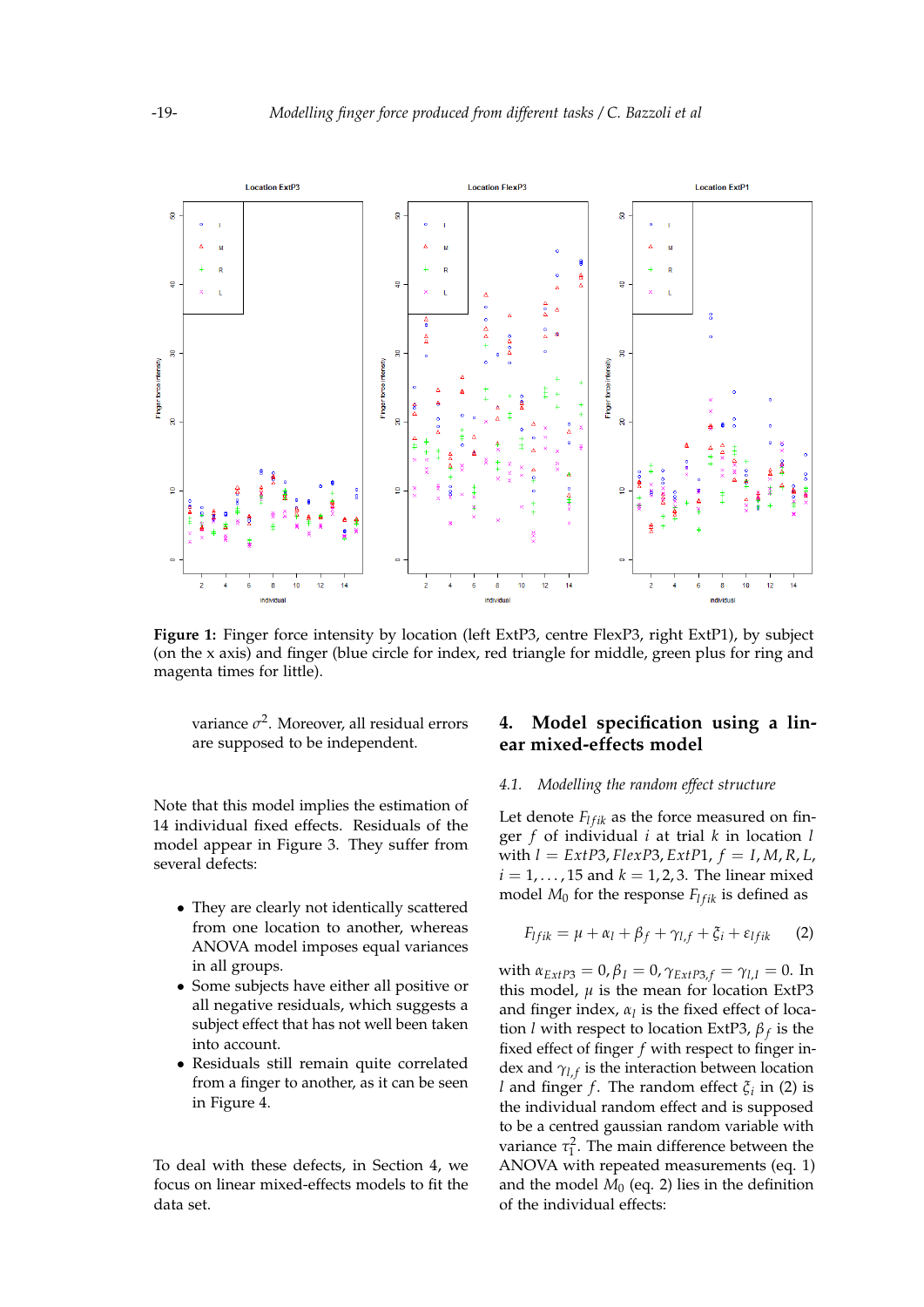<span id="page-4-0"></span>

**Figure 2:** Pairwise scatter plots of force intensity measures for each pair of fingers (circle ExtP3, triangle FlexP3, plus ExtP1). Empirical correlations are 0.921 between index and middle, 0.876 between index and ring, 0.801 between index and little, 0.898 between middle and ring, 0.704 between middle and little, 0.764 between ring and little.

- In the first one, the individual effects are fixed (non-random) and we need to estimate 14 mean coefficients  $\delta_i$ ,  $i = 2, \ldots, 15$ .
- In the latter one, the individual are random, centred at 0 and we only need to estimate the variance of this random variable  $\tau_1^2$ .

The linear mixed model [\(2\)](#page-3-1) can be rewritten as

$$
\begin{bmatrix}\nF_{IIik} \\
F_{IMik} \\
F_{IIxik}\n\end{bmatrix} = \mu \begin{bmatrix} 1 \\ 1 \\ 1 \\ 1 \end{bmatrix} + \alpha_l \begin{bmatrix} 1 \\ 1 \\ 1 \\ 1 \end{bmatrix} + \begin{bmatrix} \beta_I \\ \beta_M \\ \beta_R \\ \beta_L \end{bmatrix} + \begin{bmatrix} \gamma_{II} \\ \gamma_{IM} \\ \gamma_{IR} \\ \gamma_L \end{bmatrix} + \xi_i \begin{bmatrix} 1 \\ 1 \\ 1 \\ 1 \end{bmatrix} + \begin{bmatrix} \varepsilon_{IIik} \\ \varepsilon_{INik} \\ \varepsilon_{IIxik} \\ \varepsilon_{IIx} \\ \varepsilon_{IIx} \end{bmatrix}
$$
\n(3)

with 
$$
\xi_i \sim \mathcal{N}(0, \tau_1^2)
$$
 and  $\varepsilon_{lik} = \begin{bmatrix} \varepsilon_{lMik} \\ \varepsilon_{lRik} \\ \varepsilon_{lLik} \end{bmatrix} \sim$ 

 $\mathcal{N}(0, \sigma^2 I)$  with *I* the identity matrix. All random effects are assumed independent from each other and independent from the error term. Note that the assumption

 $Var(\varepsilon_{lik}) = \sigma^2 I$  can be relaxed as shown in section [4.2](#page-6-1) in order to model unequal variances and specific within-group correlation structures. In the sequel, we use the lme function of the nlme package to fit models. We use the maximum likelihood estimation criterion by specifying method="ML" and we compare several nested models using the anova function which performs likelihood ratio tests and displays AIC and BIC values. Note that, here, since all considered models have the same fixed-effects structure, they could be fitted using the REML (Restricted Maximum Likelihood) method and still be compared using likelihood ratio tests. However, whatever the estimation method (ML or REML), be aware that the p-values of the likelihood ratio test may be conservative while testing the random effects structure [\(Pinheiro and Bates](#page-15-8) [\(2000\)](#page-15-8)). Model *M*<sup>0</sup> is fitted using the R code displayed in Code [1.](#page-16-0) Figures [5](#page-7-0) and [6](#page-7-1) show that for each location and for each finger, the boxplots of the standardized residuals by individual for model *M*<sup>0</sup> are not centred at zero. This clearly suggests that there are different individual effects from one location to another and from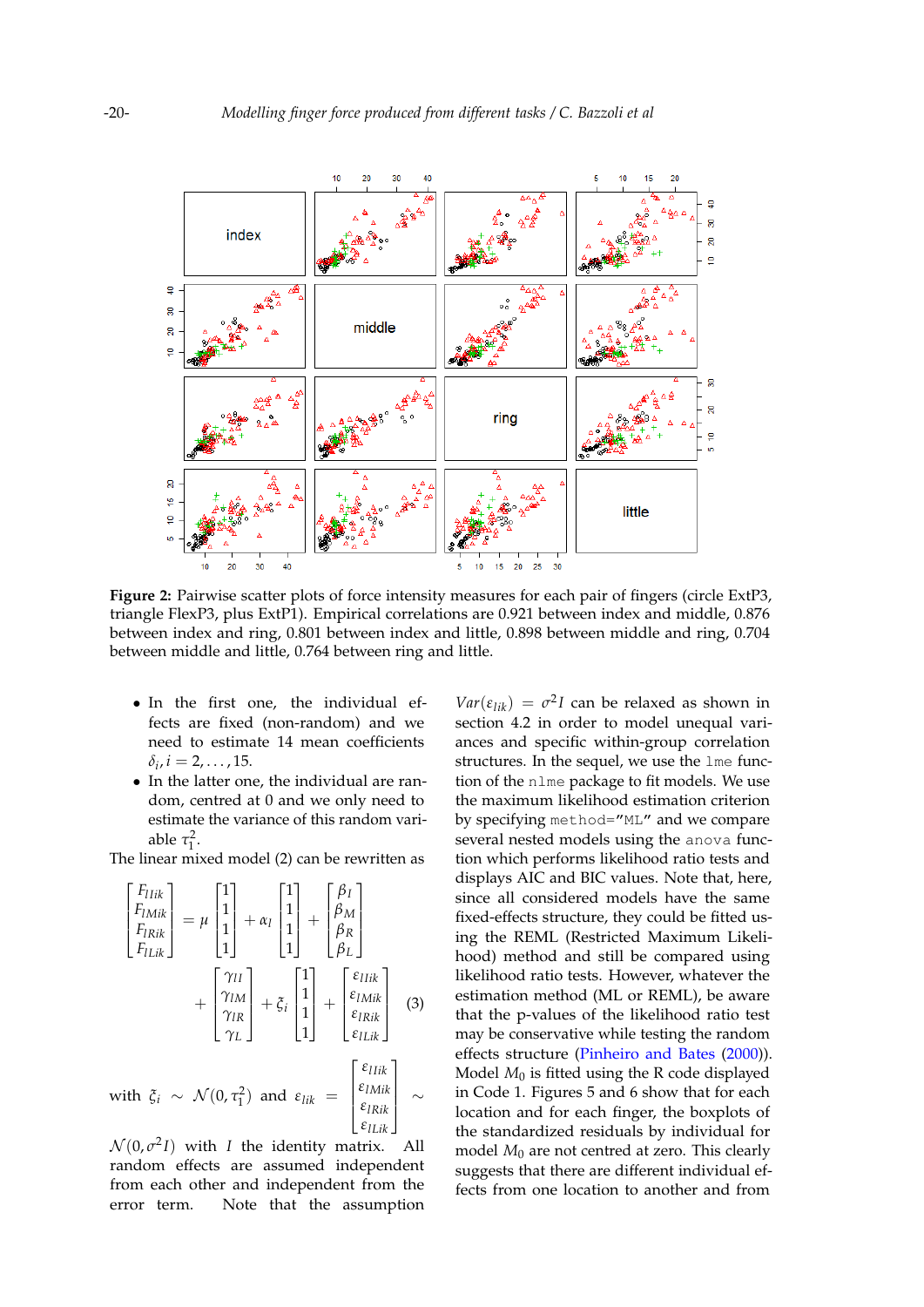<span id="page-5-0"></span>

**Figure 3:** ANOVA with repeated measurements residuals by location (left ExtP3, centre FlexP3, right ExtP1), by subject (on the x axis) and finger (blue circle for index, red triangle for middle, green plus for ring and magenta times for little).

one finger to another.

To solve this problem, we introduce a location within individual random effect *ξil*, a finger within individual random effect  $\zeta$ <sub>*if*</sub> and an interaction random effect between location and finger  $\xi_{ilf}$  leading to model  $M_1$ :

$$
\begin{bmatrix}\nF_{IIik} \\
F_{IMik} \\
F_{ILik}\n\end{bmatrix} = \mu \begin{bmatrix} 1 \\ 1 \\ 1 \\ 1 \end{bmatrix} + \alpha_l \begin{bmatrix} 1 \\ 1 \\ 1 \\ 1 \end{bmatrix} + \begin{bmatrix} \beta_I \\ \beta_M \\ \beta_R \\ \beta_L \end{bmatrix} + \begin{bmatrix} \gamma_{II} \\ \gamma_{IM} \\ \gamma_{IL} \\ \gamma_L \end{bmatrix} + \xi_i \begin{bmatrix} 1 \\ 1 \\ 1 \\ 1 \end{bmatrix} + \xi_{il} \begin{bmatrix} 1 \\ 1 \\ 1 \\ 1 \end{bmatrix} + \xi_{il} \begin{bmatrix} 1 \\ 1 \\ 1 \\ 1 \end{bmatrix} + \begin{bmatrix} \xi_{iI} \\ \xi_{iM} \\ \xi_{iR} \\ \xi_{iL} \end{bmatrix} + \begin{bmatrix} \xi_{iII} \\ \xi_{iM} \\ \xi_{iIL} \end{bmatrix}
$$
\n
$$
+ \begin{bmatrix} \varepsilon_{IIik} \\ \varepsilon_{INik} \\ \varepsilon_{ILik} \\ \varepsilon_{ILk} \end{bmatrix}
$$
\n(4)

with 
$$
\xi_i \sim \mathcal{N}(0, \tau_1^2)
$$
,  $\xi_{il} \sim \mathcal{N}(0, \tau_2^2)$ ,  
\n $\xi_{if} \sim \mathcal{N}(0, \tau_3^2)$ ,  $\xi_{ilf} \sim \mathcal{N}(0, \tau_4^2)$  and  
\n
$$
\varepsilon_{lik} = \begin{bmatrix} \varepsilon_{IIik} \\ \varepsilon_{IINik} \\ \varepsilon_{Ilik} \\ \varepsilon_{ILIK} \end{bmatrix} \sim \mathcal{N}(0, \sigma^2 I).
$$

We fit model *M*<sup>1</sup> using the R code displayed in Code [2.](#page-16-1) For each location and for each finger, the boxplots of the standardized residuals (Figures [7](#page-8-0) and [8\)](#page-8-1) by individual for model *M*<sup>1</sup> are now centred at zero. However, Figure [7](#page-8-0) also indicates that the residual variability is different from a location to another. To take this variability into account, we define a new model *M*<sup>2</sup> assuming a different variance per location for  $\xi_{il}$  i.e  $\xi_{il} \sim \mathcal{N}(0, \tau_l^2)$  . This model is fitted in R using the code displayed in Code [3.](#page-16-2) To compare these models, we first use the ANOVA function as displayed in Code [4.](#page-16-3) The AIC and BIC values and the p-value of the like-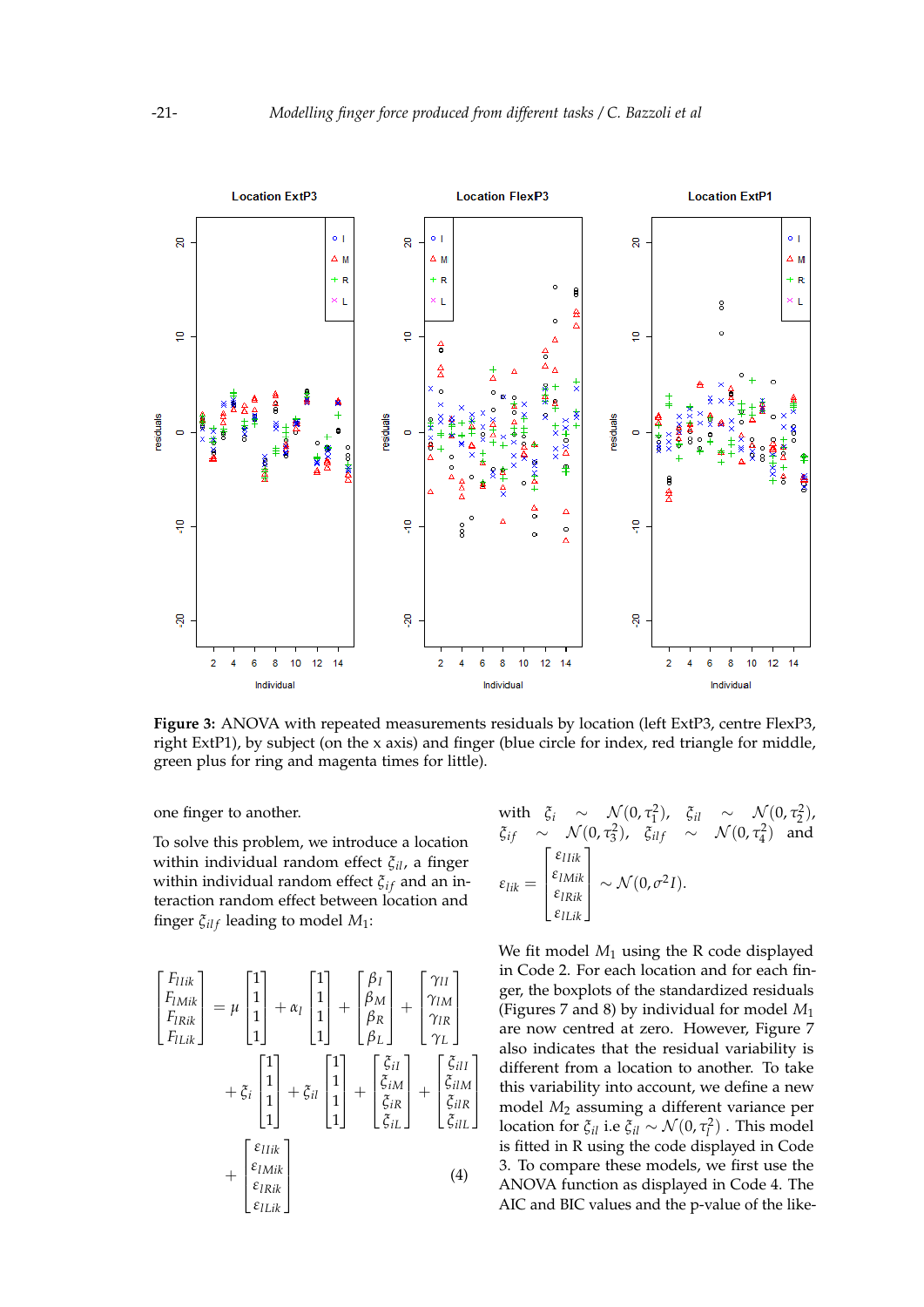<span id="page-6-0"></span>

**Figure 4:** Pairwise scatter plots of the ANOVA with repeated measurements residuals for each pair of fingers (circle ExtP3, triangle FlexP3, plus ExtP1). Empirical correlations are 0.717 between index and middle, 0.297 between index and ring, 0.330 between index and little, 0.510 between middle and ring, 0.446 between middle and little, 0.440 between ring and little.

lihood ratio statistic show that model *M*<sup>2</sup> gives a better fit. However, note that this model does not improve the residual graphs: there still remains different residual variability from one location to another.

To deal with this problem, a more general model will be considered in Subsection [4.2.1](#page-9-0) keeping the random effects structure defined in model *M*2, but allowing different variances by location for the within-group errors. Moreover, by plotting the pairwise scatter plots of model *M*<sup>2</sup> residuals by each pair of fingers in Figure [9,](#page-9-1) we note that introducing random effect terms in the model did reduce correlations between fingers. Therefore, in Subsection [4.2.2,](#page-11-0) we will consider different correlation structures for the within-group errors.

## <span id="page-6-1"></span>*4.2. Modelling the residual variance-covariance structure*

The linear mixed model defined in Section [4.1](#page-3-2) allows flexibility in the specification of the random effects structure, but restricts

the within-group errors to be independent, identically distributed with mean zero and constant variance. As observed previously, we need to relax this assumption by allowing heteroscedastic and correlated withingroup errors. Thus, we extend model *M*<sup>2</sup>

by assuming 
$$
\varepsilon_{lik} = \begin{bmatrix} \varepsilon_{IIik} \\ \varepsilon_{IMik} \\ \varepsilon_{ILik} \\ \varepsilon_{ILik} \end{bmatrix} \sim \mathcal{N}(0, \sigma^2 \Lambda_l).
$$

Note that the within-group errors *εlik* are assumed to be independent for different *l* , for different *i* and different *k* and independent of the random effects. The  $4 \times 4$  matrices  $\Lambda_l$ ,  $l = \text{Ext}P3$ ,  $\text{Flex}P3$ ,  $\text{Ext}P1$  can be decomposed into a product of simpler matrices  $\Lambda_l = V_l C_l V_l$ , where  $V_l$  is a diagonal matrix containing the standard deviation of each finger in location *l* and *C<sup>l</sup>* is a positive-definite matrix with all diagonal elements equal to 1 describing the correlation of the random vector *εlik*. This decomposition of Λ*<sup>l</sup>* into a variance structure component and a correlation structure component is convenient both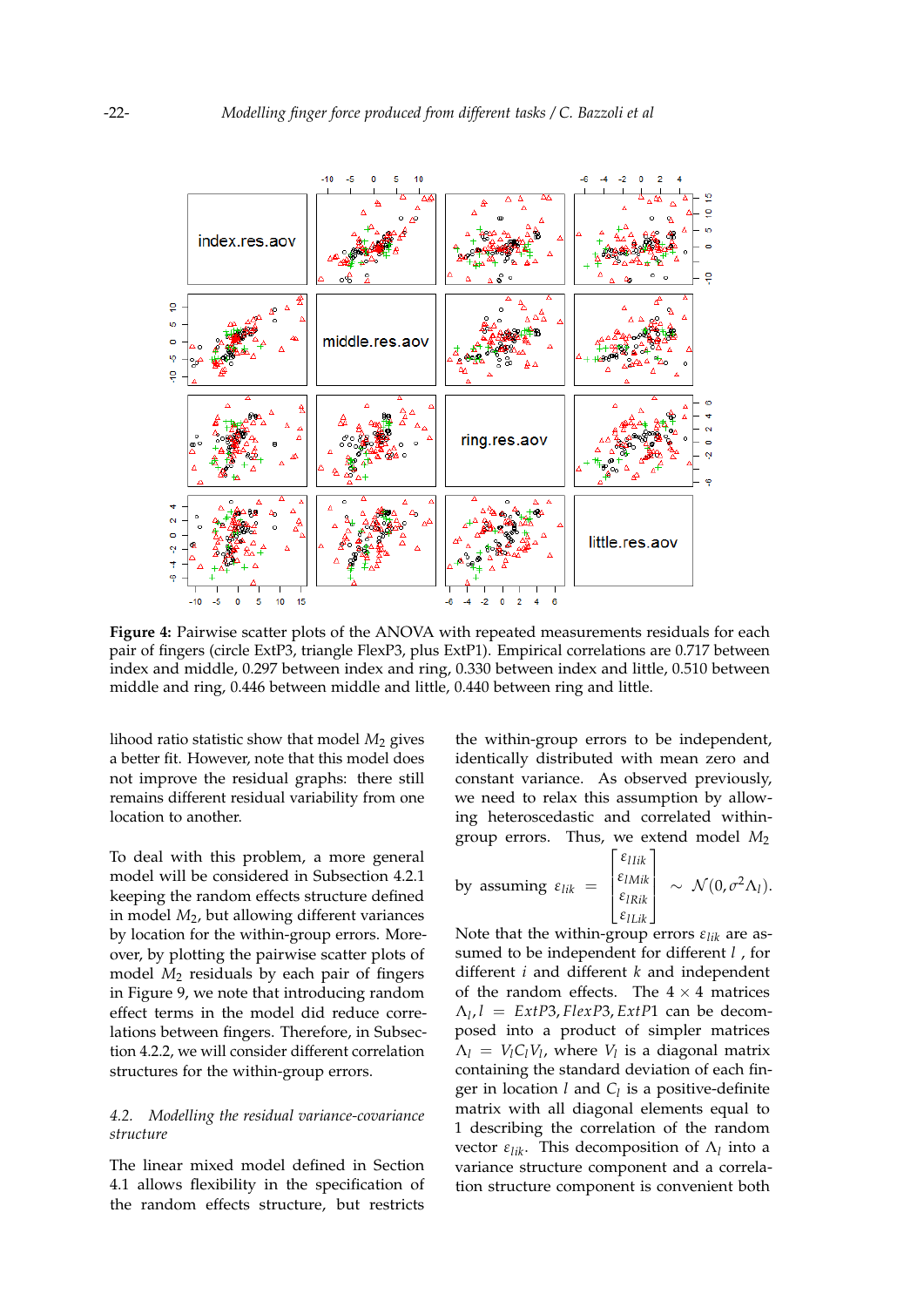<span id="page-7-0"></span>

**Figure 5:** Individual boxplots of the standardized residuals by location for model *M*0.

<span id="page-7-1"></span>

**Figure 6:** Individual boxplots of the standardized residuals by finger for model *M*0.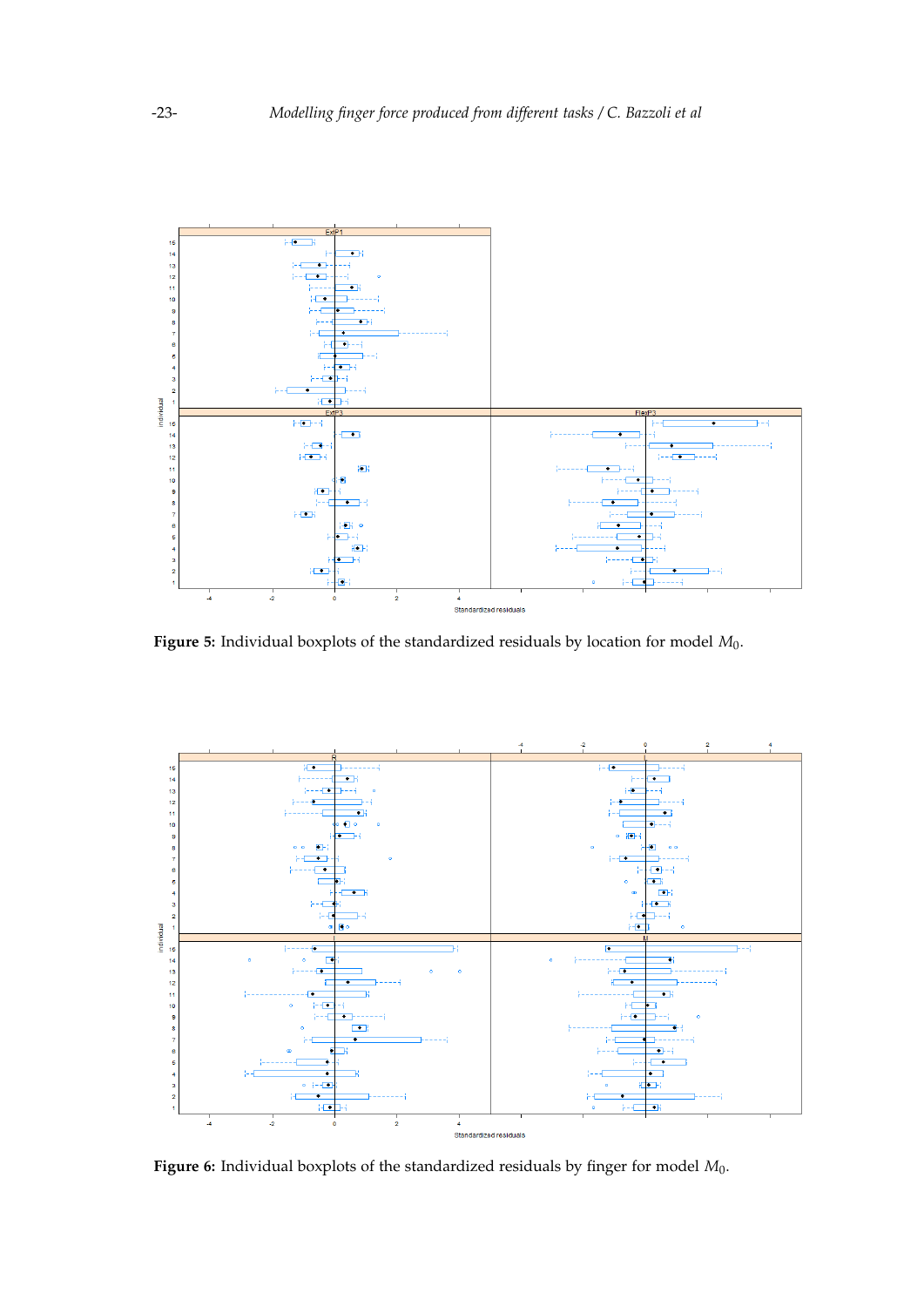<span id="page-8-0"></span>

**Figure 7:** Individual boxplots of the standardized residuals by location for model *M*1.

<span id="page-8-1"></span>

**Figure 8:** Individual boxplots of the standardized residuals by finger for model *M*1.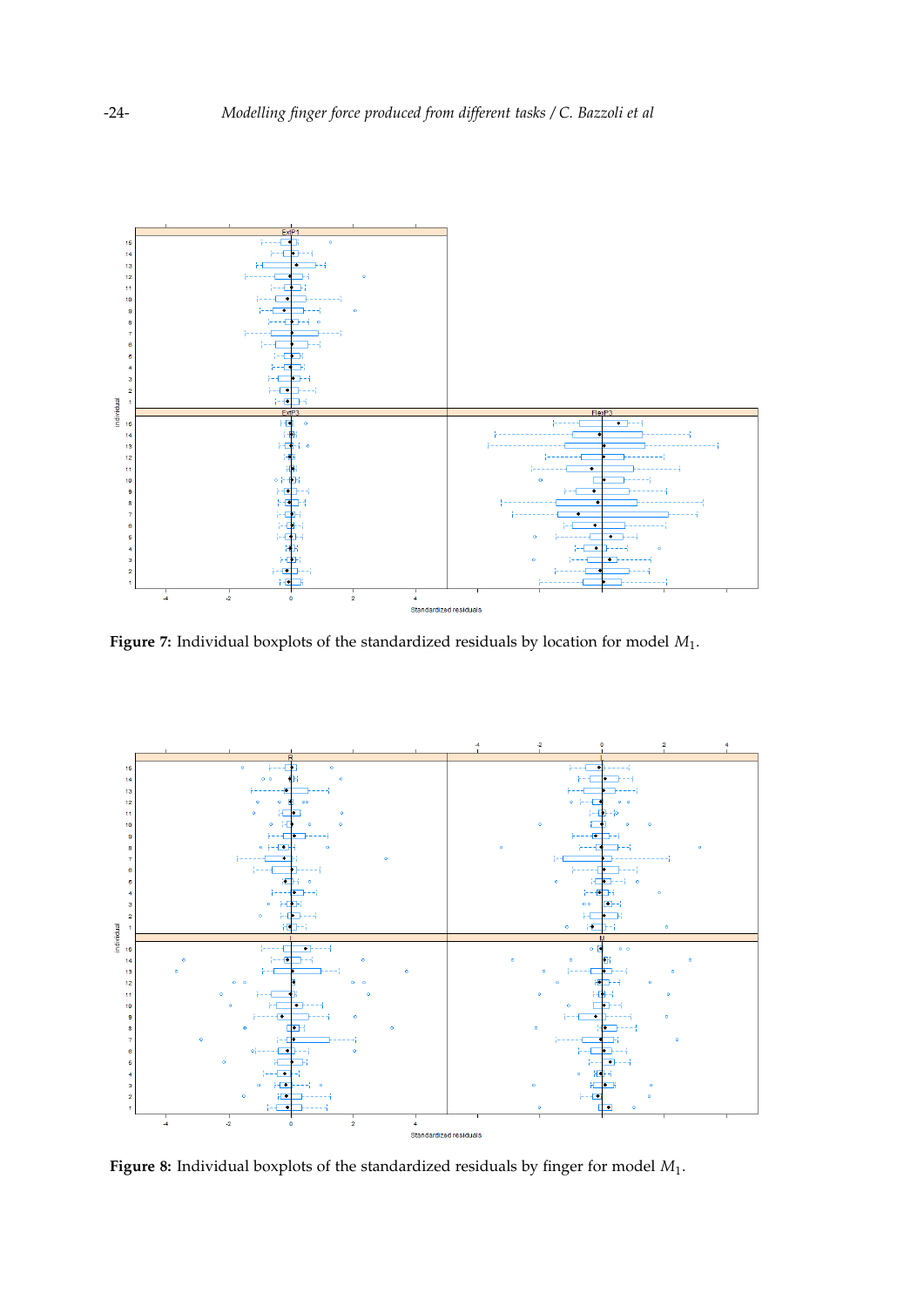<span id="page-9-1"></span>

**Figure 9:** Pairwise scatter plots of model *M*<sup>2</sup> residuals for each pair of fingers (circle ExtP3, triangle FlexP3, plus ExtP1). Empirical correlations are 0.482 between index and middle, 0.187 between index and ring, 0.005 between index and little, 0.370 between middle and ring, −0.026 between middle and little, 0.405 between ring and little.

theoretically and computationally. It allows us to model separately the two structures and to combine them into a flexible family of models. More detail on variance-covariance structures can be found in [Pinheiro and Bates](#page-15-8) [\(2000\)](#page-15-8).

The nlme library provides a set of classes of variance functions, the varFunc classes, which are used to specify within-group variance structures. The nlme library also provides a set of classes of correlation structures, the corStruct classes, which are used to model dependence among the within-group errors in the context of linear mixed effects models [\(Pinheiro and Bates](#page-15-8) [\(2000\)](#page-15-8)).

## <span id="page-9-0"></span>**4.2.1 Modelling the variance matrix** *V<sup>l</sup>* **for each location**

In this subsection, several variance structures *V<sup>l</sup>* are tested to model residuals. As already pointed out in Section [4.1,](#page-3-2) the variance of residuals clearly differs from one location to another. We therefore consider a first model derived from model *M*2, noted model *M*2.1, assuming a different variance from one location to another

$$
V_l = \begin{bmatrix} \sigma_l & 0 & 0 & 0 \\ 0 & \sigma_l & 0 & 0 \\ 0 & 0 & \sigma_l & 0 \\ 0 & 0 & 0 & \sigma_l \end{bmatrix}, C_l = \begin{bmatrix} 1 & 0 & 0 & 0 \\ 0 & 1 & 0 & 0 \\ 0 & 0 & 1 & 0 \\ 0 & 0 & 0 & 1 \end{bmatrix}.
$$

Note that, in this model, the correlation matrix *C<sup>l</sup>* , equal to the identity matrix, assumes no correlation between fingers. To fit model *M*2.1, we use the weights argument of the lme function (see Code [5\)](#page-16-4). The option control=lmeControl(msMaxIter=1000) makes it possible to increase the maximum number of iterations of the algorithm to achieve convergence.

We compare model  $M_{2.1}$  to model  $M_2$  using the anova function (Code [6\)](#page-16-5). The p-value of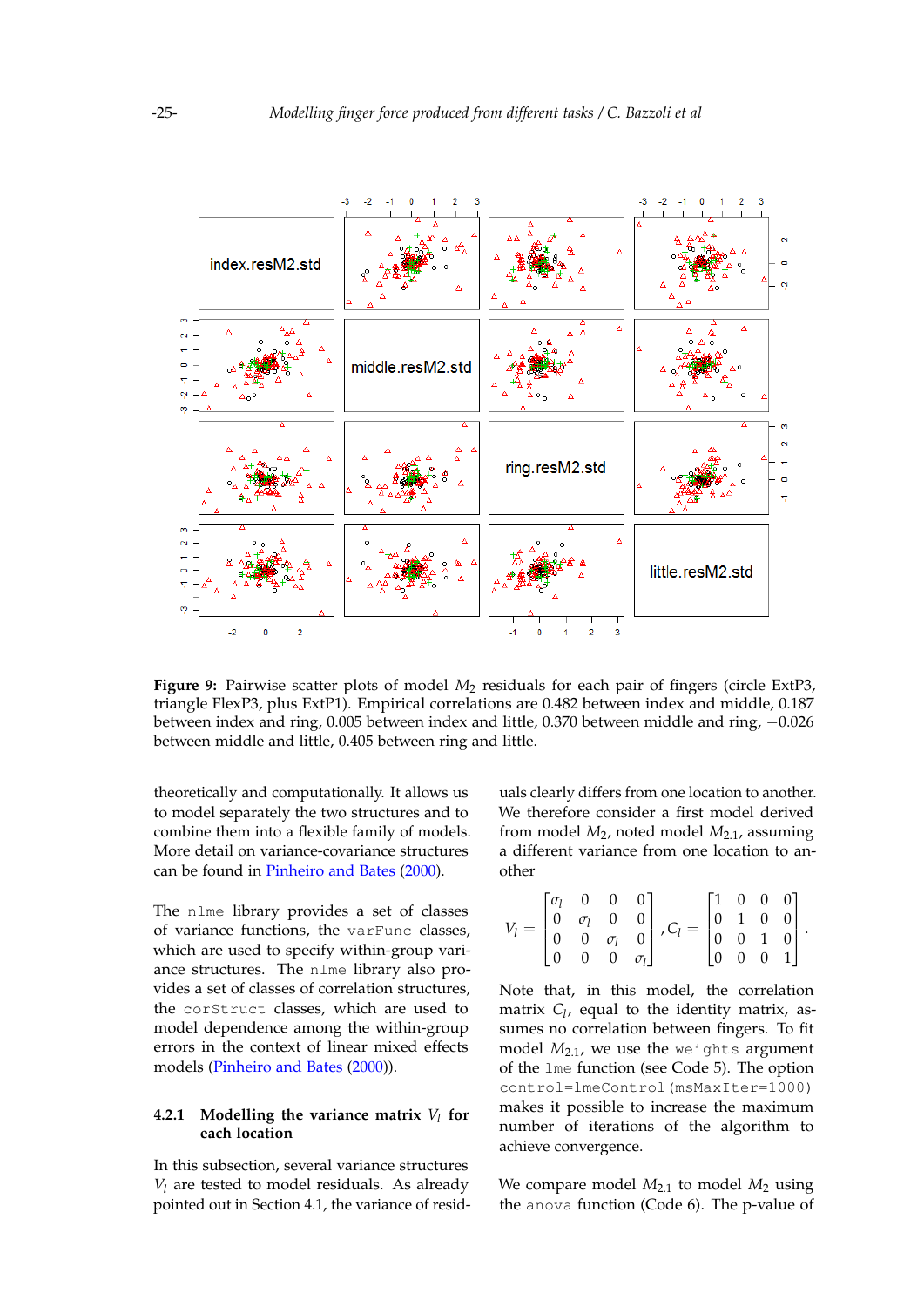<span id="page-10-0"></span>

**Figure 10:** Boxplots of the standardized residuals by location and by finger for model *M*2.

<span id="page-10-1"></span>

Figure 11: Boxplots of the standardized residuals by location and by finger for model  $M_{2.1}$ .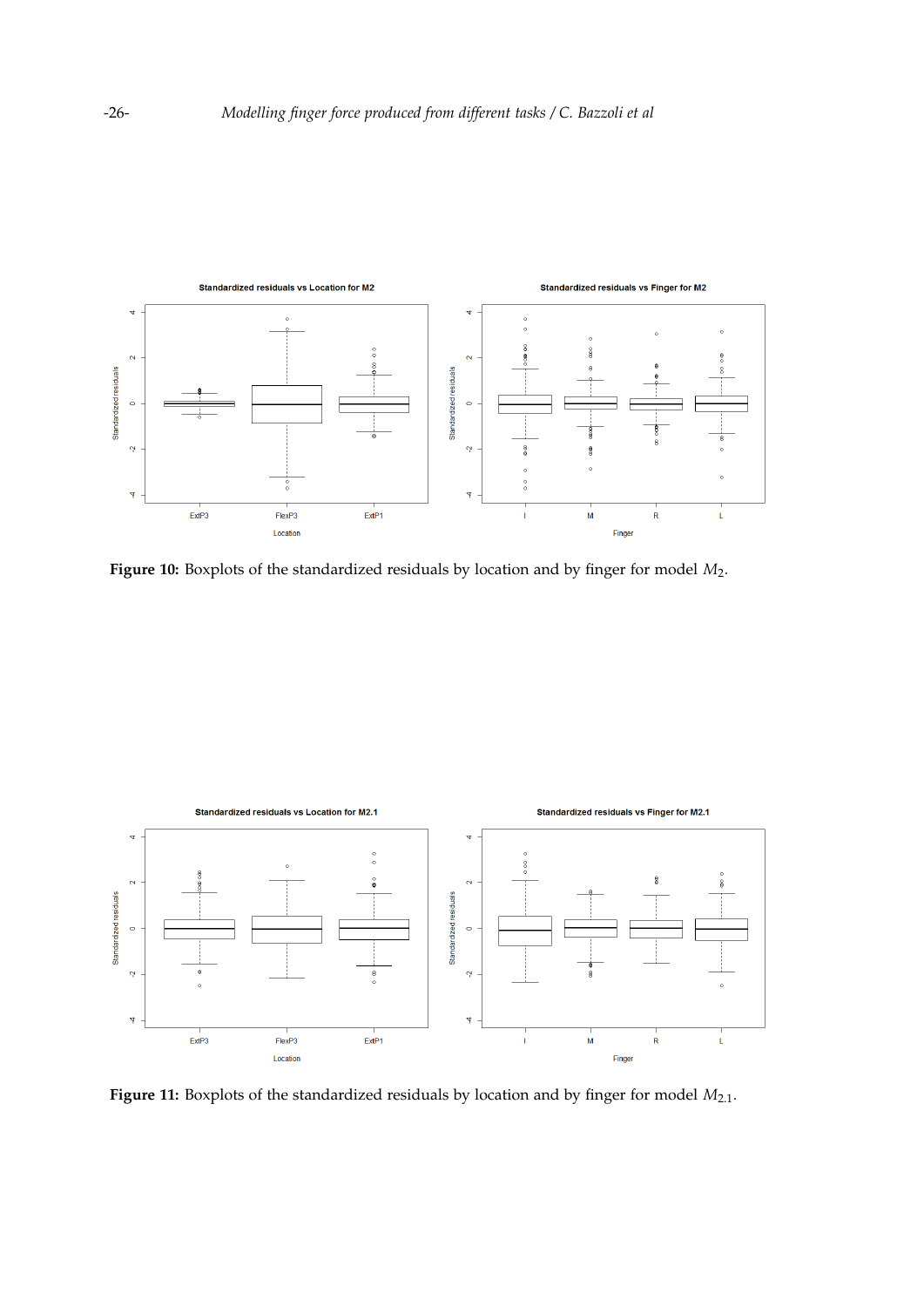.

the likelihood ratio statistic shows that the former best fits the data. Figures [10](#page-10-0) and [11](#page-10-1) display boxplots of the standardized residuals by location and by finger from models *M*<sup>2</sup> and *M*2.1 respectively. Note that, because of different variances by location in model  $M_{2.1}$ , the standardized residuals, displayed in Figure [11,](#page-10-1) are calculated as the differences between the data  $F_{lfik}$  and the fitted values  $\hat{F}_{lfik}$  divided by the estimated standard deviation  $\hat{\sigma}_{l}$ .

Figure [11](#page-10-1) shows that, in comparison to model *M*2, the standardized residuals are now similarly scattered from one location to another. It means that we successfully captured the location variability of the data. However, the index finger variability appears to be different from that of the other fingers. Thus, we introduce model *M*2.2 by assuming a different residual variance for the index in each location (denoted  $\sigma_{II}^2$  for the index and  $\sigma_{I_0}^2$  for the other fingers):

$$
V_l = \begin{bmatrix} \sigma_{lI} & 0 & 0 & 0 \\ 0 & \sigma_{lo} & 0 & 0 \\ 0 & 0 & \sigma_{lo} & 0 \\ 0 & 0 & 0 & \sigma_{lo} \end{bmatrix}, C_l = \begin{bmatrix} 1 & 0 & 0 & 0 \\ 0 & 1 & 0 & 0 \\ 0 & 0 & 1 & 0 \\ 0 & 0 & 0 & 1 \end{bmatrix}
$$

The R code for model  $M_{2,2}$  is displayed in Code [7.](#page-16-6) Figure [12](#page-12-0) shows that finger variabilities are now similar. Finally, the empirical correlations of the standardized residuals between fingers in model  $M<sub>2.2</sub>$  are given in Code [8.](#page-17-0) They are lower than in the previous models but they remain non negligible between index and middle (0.450) and between ring and little (0.330).

#### <span id="page-11-0"></span>**4.2.2 Modelling the correlation matrix** *C<sup>l</sup>*

Here, we retain the *V<sup>l</sup>* matrix defined in model  $M<sub>2.2</sub>$  and we propose different correlation matrix structures to model finger dependence.

In a first step, we define model  $M_{2,3}$  using the following correlation matrix:

$$
C_l = \begin{bmatrix} 1 & \sigma_{MI} & \sigma_{RI} & \sigma_{LI} \\ \sigma_{MI} & 1 & \sigma_{RM} & \sigma_{LM} \\ \sigma_{RI} & \sigma_{RM} & 1 & \sigma_{LR} \\ \sigma_{LI} & \sigma_{LM} & \sigma_{LR} & 1 \end{bmatrix}.
$$

To do that, we use the correlation argument of the lme function (see R code in Code [9\)](#page-17-1).

Code [10](#page-17-2) displays AIC and BIC criteria for models *M*2.2 and *M*2.3. Using these criteria to compare both models, we prefer model *M*2.3 taking into account the correlation residuals between fingers since it has the lowest AIC and BIC. Our choice is confirmed by Figure [13,](#page-12-1) which displays the boxplots of the normalized residuals by location and by finger for Model *M*2.3. Note that the normalized residuals are calculated by multiplying the standardized residuals by the inverse squareroot factor of the estimated error correlation matrix  $\hat{C}_l$ . However, we can observe in Code [11](#page-17-3) that the correlations between fingers are not really improved with respect to model  $M_{2.2}$ . Nevertheless, we keep model  $M_{2,3}$  as our final model because it gives us an interpretable estimated correlation matrix.

To explore further this correlation issue, we also compute residual correlations between fingers, location by location in Code [12.](#page-17-4) It appears that there is a different correlation matrix by location.

An improvement of the final model would thus be to introduce  $C_l$  defined as:

$$
C_{l} = \begin{bmatrix} 1 & \sigma_{MII} & \sigma_{RII} & \sigma_{LII} \\ \sigma_{MII} & 1 & \sigma_{RMI} & \sigma_{LMI} \\ \sigma_{RII} & \sigma_{RMI} & 1 & \sigma_{LRI} \\ \sigma_{LII} & \sigma_{LMI} & \sigma_{LRI} & 1 \end{bmatrix}.
$$

Unfortunately, to the best of our knowledge, the correlation option of the lme function does not allow such a modelling.

## **5. Results**

For exploration of parameter estimates, we again fit model  $M<sub>2,3</sub>$  by REML which is often preferred to ML estimation because it produces unbiased and non-negative variance parameter estimates [\(Patterson and Thompson,](#page-15-10) [1971\)](#page-15-10).

## *5.1. Residuals analysis of the final model*

To confirm the validation of model *M*2.3, we use the classical plots (Figure [14\)](#page-14-0) for diagnostics purposes: normalized residuals histogram, normal QQ-plot, normalized residuals versus fitted values plot, normalized residuals versus observed values plot.

The histogram of the residuals and the normal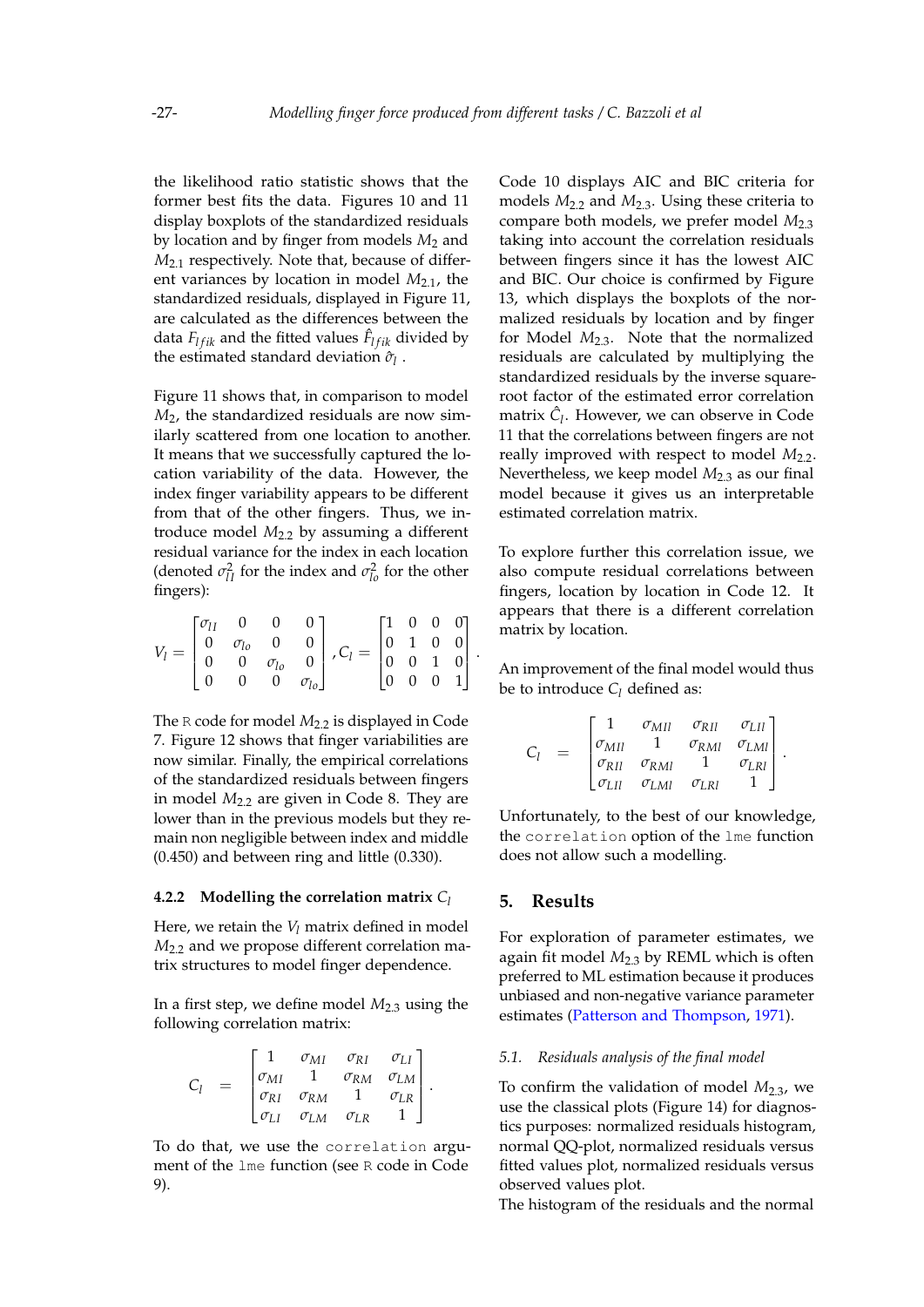<span id="page-12-0"></span>

Figure 12: Boxplots of the standardized residuals by location and by finger for model  $M_{2.2}$ .

<span id="page-12-1"></span>

Figure 13: Boxplots of the normalized residuals by location and by finger for model  $M_{2,3}$ .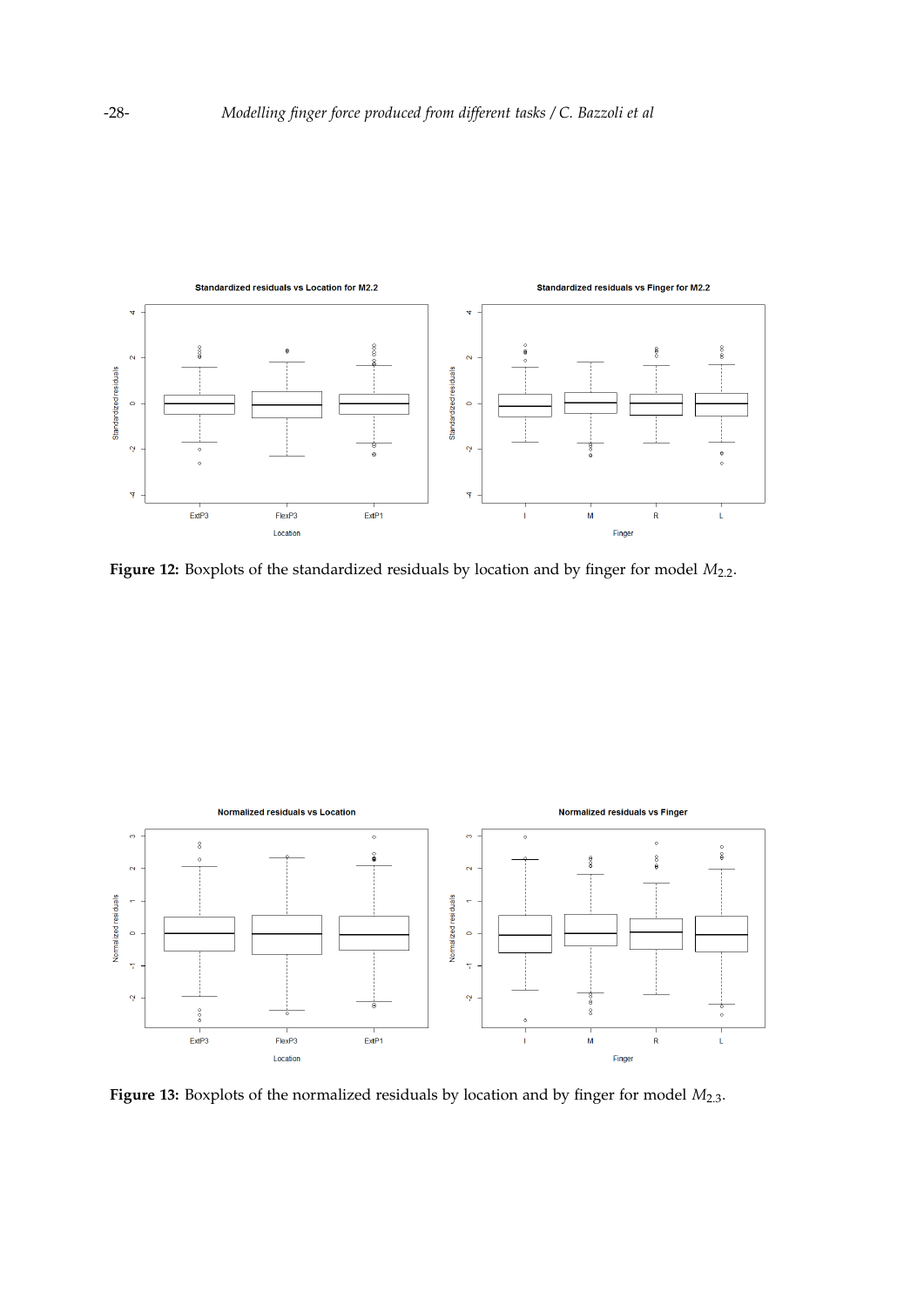QQ-plot suggest that the residuals fit the normal distribution reasonably well, except for the extreme tails. The residuals versus fitted values plot and the residuals versus observed values plot do not highlight any residual structure.

#### *5.2. Results analysis*

From the lme output in Code [13,](#page-18-0) we summarize the REML estimates of the standard deviation components in Table [1.](#page-15-11) Estimated standard deviations ( $\hat{\tau}_1$ ,  $\hat{\tau}_1$ ,  $\hat{\tau}_2$ ,  $\hat{\tau}_4$ ) of the random effects are directly obtained from the output in the Random effects part. Moreover, the estimated within-group standard deviations,  $\hat{\sigma}_{If}$ , in the last column of Table [1,](#page-15-11) are obtained by multiplying the residual term 0.47 by the parameter estimates of the Variance function part.

Most variance components have a greater standard deviation than the residual one, hence justifying their inclusion as random effects in the model. The high estimates of the standard deviation components  $\hat{\tau}_1$  and  $\hat{\tau}_4$  indicate that the individuals and the interaction between finger and location clearly contribute to the variability of the data. Concerning the location within individual random effect, an important variability is observed for locations FlexP3 and ExtP1 with  $τ$ <sup>*l*</sup> equal to 5.46 and 1.92 respectively. Concerning the finger within individual random effect, some variability is also observed, but is lower than the previous ones. Finally, it means that variability of the force measures highly depends on the individual and on the experimental conditions, in particular in flexion at third phalanx location and in extension at first phalanx location.

The lme output in Code [13](#page-18-0) also provides estimates of the fixed parameters. The intercept (8.64) is interpreted as the average force intensity measure for the index finger in the ExtP3 location. This group of measures is considered as the baseline group and all other groups are compared to this one. For instance, we can see a significant decrease (-2.74) of the force intensity measure for the ring finger in the ExtP3 location compared to the force intensity measure for the index finger in the same location. The average force intensity measure for the former is thus  $8.64 - 2.74 = 5.90$ . In the

same way, we calculate and display in Table [2](#page-13-0) the estimated mean level of each finger in each location.

<span id="page-13-0"></span>**Table 2:** Estimated mean levels of the locationfinger crossing groups.

| Location/finger   | Index | Middle | Ring  | Little |
|-------------------|-------|--------|-------|--------|
| ExtP3             | 8.64  | 7.25   | 5.90  | 4.97   |
| FlexP3            | 25.28 | 25.47  | 17.24 | 11.47  |
| ExtP <sub>1</sub> | 14.73 | 11.16  | 9.83  | 10.94  |

In order to provide answers to study objectives, we introduce two contrast analyses. Once the location-finger crossing groups variable (named group) is created, we use the constrasts function of the library MASS [\(Venables and Ripley,](#page-15-12) [2002\)](#page-15-12), as presented in Code [14.](#page-19-0) Extract of results are displayed in Codes [15](#page-20-0) and [16.](#page-20-1) We only interpret the lines of the first 8 (resp. 9) groups corresponding to the number of tested contrasts in Code [15](#page-20-0) (resp. Table [16\)](#page-20-1). Code [15](#page-20-0) shows that, for one given finger, force intensities of each considered pair of locations are significantly different at 5%. On the contrary, one can see in Code [16](#page-20-1) that the two-by-two finger comparisons show some significant differences:

- In the extension movement, the only significant difference between nearby fingers average force intensities is between the index and the middle on the first phalanx (p-value<1*e* − 06).
- In the flexion movement, we notice a significantly higher average force intensity for the middle than for the ring (p-value<1*e* − 16), and a significantly higher average force intensity for the ring than for the little (p-value< $1e - 11$ ).

The estimation of the correlation matrix between measures of the four fingers is also provided in the Correlation section part of the lme output (see Code [13\)](#page-18-0). High positive correlations are observed between the measures of index and middle fingers (0.50), ring and little fingers (0.36) and, to a lesser degree, middle and ring fingers (0.22). It means that, in extension and flexion movements, index and middle fingers on one hand and ring and little fingers on the other hand seem to vary in the same way.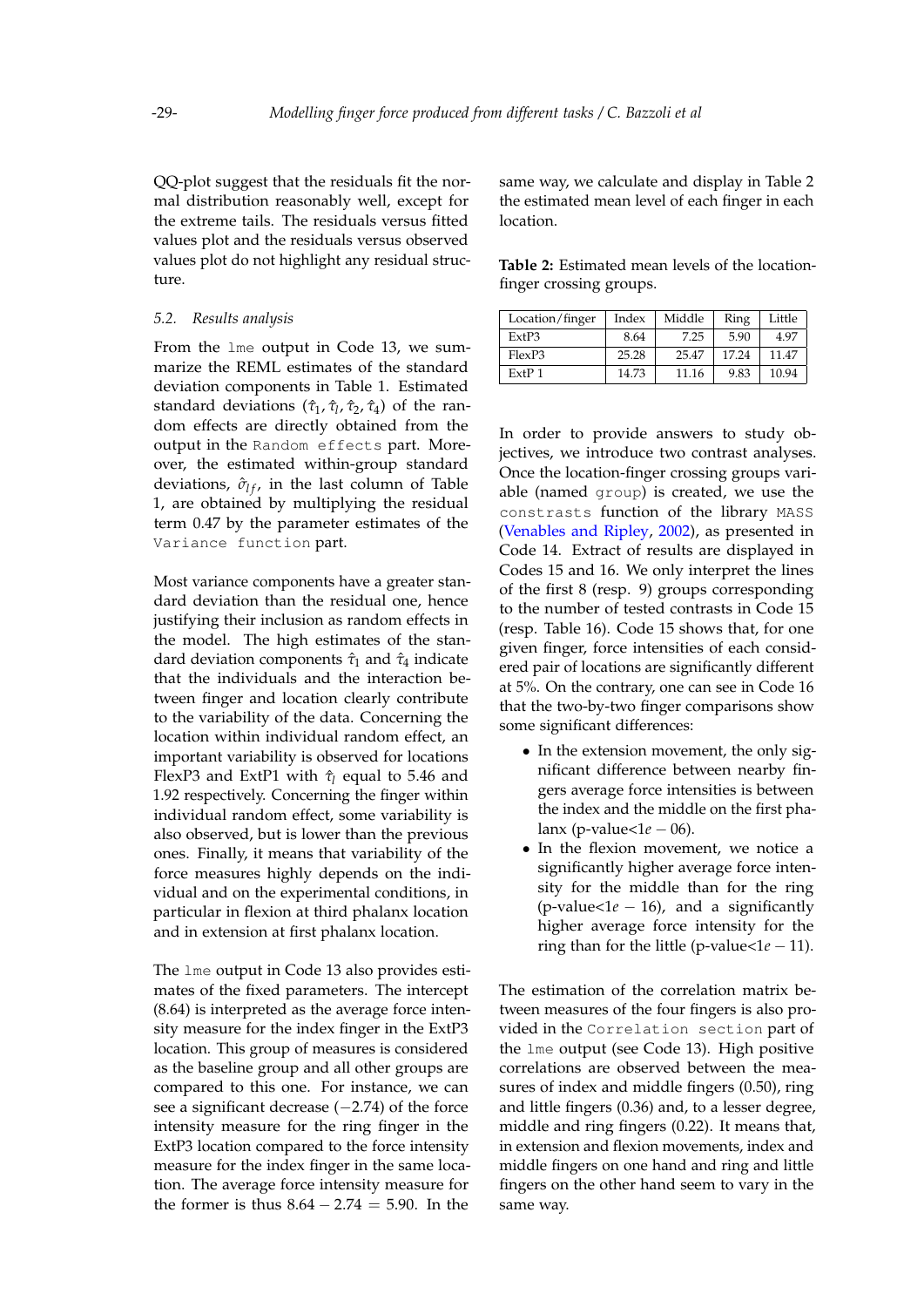<span id="page-14-0"></span>

**Figure 14:** Diagnostic plots for model  $M_{2,3}$ .

**Fitted values** 

# **6. Conclusion**

In this paper, we have proposed a methodology to handle biomechanical data. The main features of these data lie in the repetition of the force intensity measures by individual and the simultaneity of the measures of the four fingers obtained from different tasks. Observations have been fitted using a linear mixed model with a complex random effects structure and a non-diagonal residual variance-covariance matrix using the lme R function from the nlme package. Although some limitations in the implementation of a more complex model have been pointed out, this methodology has been shown to provide the behavior of the force among fingers during different experimental conditions.

The force intensity is different for flexion and extension. In extension, we have found contrasting intensity levels of the index and the middle fingers on the first phalanx. In flexion, we have observed different intensity levels

concerning the middle and the ring fingers, as well as concerning the ring and little fingers. Moreover, we have highlighted various sources of variability for the force intensities, as the individual, the finger and the experimental conditions.

Observed values

The analysis of the residual correlations in Section [4.2.2](#page-11-0) fails at giving independent normalized residuals, suggesting that a more complex correlation matrix should be introduced. Unfortunately, as far as we know, although the nlme library provides a large set of classes of correlation structures (the corStruct classes), it does not allow such a modelling. To deal with this issue, an extension to our work would be to develop a new corStruct class, integrating a more complex correlation matrix.

Thus, the difficulty of dealing with complex data involving the use of linear mixed effects models is clearly illustrated and the need for further evidence on the implications of this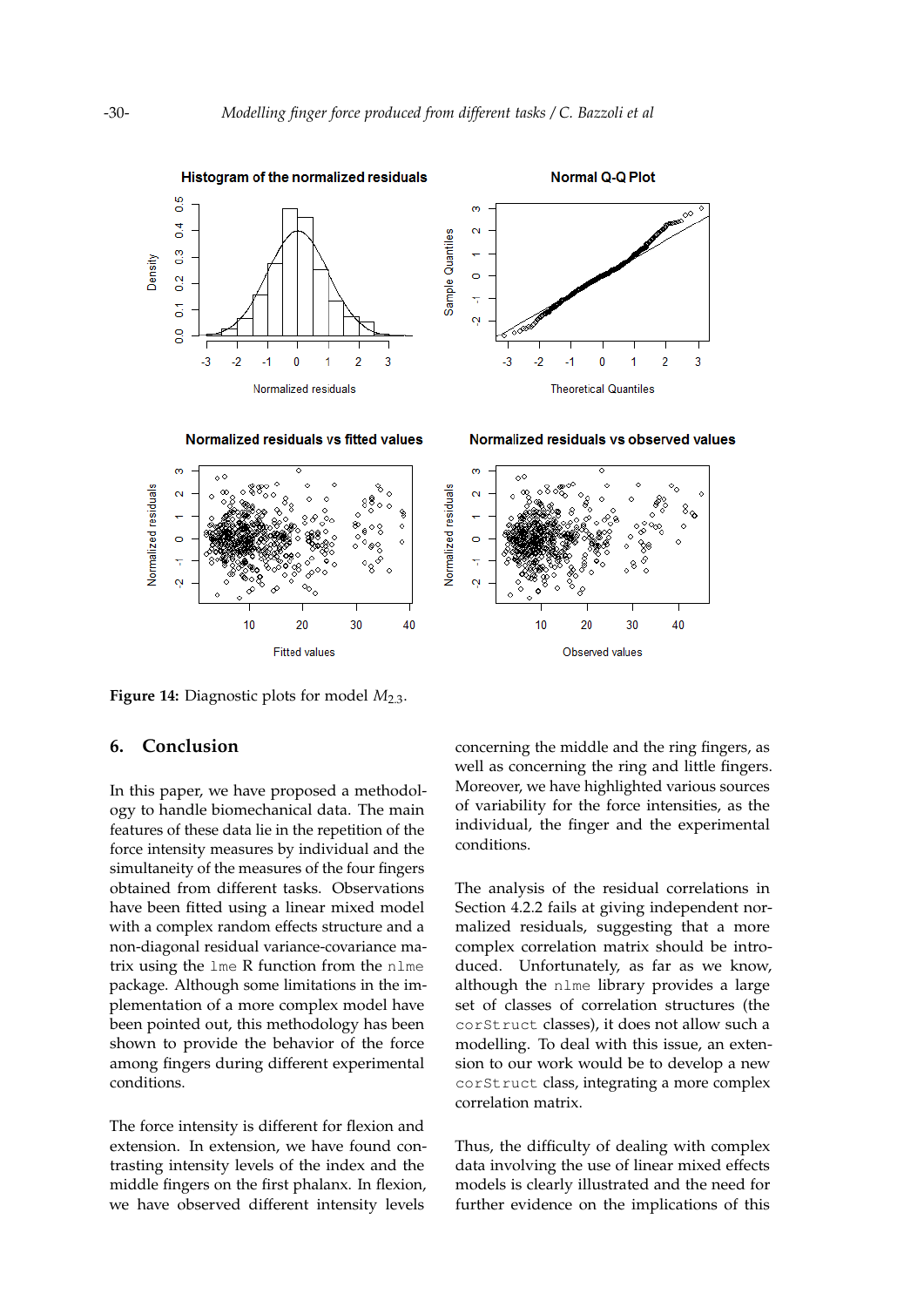|          |          | Standard deviation of the random effects |                       |                |                | Residual standard deviation |
|----------|----------|------------------------------------------|-----------------------|----------------|----------------|-----------------------------|
| Location | Finger   | $\hat{\tau}_1$                           | $\hat{\tau}_l$        | $\hat{\tau}_3$ | $\hat{\tau}_4$ | $\hat{\sigma}_{l}$          |
| ExtP3    |          | 2.02                                     | $3.98\times10^{-4}$   | 0.50           | 2.13           | 0.47                        |
|          | M, R, L  | 2.02                                     | $3.98 \times 10^{-4}$ | 0.50           | 2.13           | 0.39                        |
| FlexP3   |          | 2.02                                     | 5.46                  | 0.50           | 2.13           | 3.61                        |
|          | M, R, L  | 2.02                                     | 5.46                  | 0.50           | 2.13           | 2.29                        |
| ExtP1    |          | 2.02                                     | 1.92                  | 0.50           | 2.13           | 1.49                        |
|          | $M$ ,R,L | 2.02                                     | 1.92                  | 0.50           | 2.13           | 0.99                        |

<span id="page-15-11"></span>**Table 1:** REML estimates of the standard deviation components for the final model

tool is demonstrated.

# **Acknowledgements**

The authors would like to thank Franck Quaine and Florent Paclet for providing access to the data. Collecting the data was financially supported by a PHRC grant (Rhône Alpes). The data analysis has been partially supported by the LabEx PERSYVAL-Lab (ANR-11-LABX-0025-01). The authors thank the PEPS program of the Communauté d'Universités et d'Etablissements Université de Grenoble and CNRS for financial support.

# **References**

- <span id="page-15-1"></span>Baayen, R., Davidson, D., and Bates, D. (2008). Mixed-effects modeling with crossed random effects for subjects and items. *Journal of Memory and Language*, 59:390–412.
- <span id="page-15-7"></span>Bates, D., Maechler, M., and Bolker, B. (2013). *lme4: Linear mixed-effects models using S4 classes*. R package version 0.999999-2.
- Bolker, B. M., Brooks, M. E., Clark, C. J., Geange, S. W., Poulsen, J. R., Stevens, M. H., and White, J.-S. S. (2009). Generalized linear mixed models: a practical guide for ecology and evolution. *Trends in Ecology & Evolution*, 24:127–135.
- <span id="page-15-5"></span>Insightful Corporation (1992). *S-PLUS Programmer's Manual*. StatSci, a Division of MathSoft, Inc., Seattle, WA, USA, version 3.1 edition.
- <span id="page-15-0"></span>Laird, N. M. and Ware, J. H. (1982). Randomeffects models for longitudinal data. *Biometrics*, 38:963–974.
- <span id="page-15-2"></span>Onyango, N. O. (2009). On the linear mixed effects regression (lmer) r function for nested animal breeding data. *CSBIGS*, 4(1):44–58.
- <span id="page-15-10"></span>Patterson, H. and Thompson, R. (1971). Recovery of interblock information when block sizes are unequal. *Biometrika*, 58(3):545–554.
- <span id="page-15-8"></span>Pinheiro, J. and Bates, D. (2000). *Mixed-effects models in S and S-Plus*. Springer-Verlag, New-York.
- <span id="page-15-6"></span>Pinheiro, J., Bates, D., DebRoy, S., Sarkar, D., and R Core Team (2014). *nlme: Linear and Nonlinear Mixed Effects Models*. R package version 3.1-117.
- <span id="page-15-3"></span>Quaine, F., Paclet, F., Letué, F., and Moutet, F. (2012). Force sharing and neutral line during finger extension tasks. *Human Movement Science*, 31(4):749–757.
- <span id="page-15-4"></span>R Development Core Team (2008). *R: A Language and Environment for Statistical Computing*. R Foundation for Statistical Computing, Vienna, Austria. ISBN 3-900051-07-0.
- <span id="page-15-12"></span>Venables, W. N. and Ripley, B. D. (2002). *Modern Applied Statistics with S*. Springer, New York, fourth edition. ISBN 0-387-95457-0.
- <span id="page-15-9"></span>Wikidot (2013). GLMM for ecologists and evolutionary biologists: Package comparison. [http://glmm.wikidot.com/](http://glmm.wikidot.com/pkg-comparison) [pkg-comparison](http://glmm.wikidot.com/pkg-comparison). This website was developed in conjunction with the manuscript Bolker, Benjamin M. et al. 2009. Generalized linear mixed models: a practical guide for ecology and evolution. *Trends in Ecology & Evolution* 24: 127-135.

Correspondence: [frederique.letue@imag.fr.](mailto:frederique.letue@imag.fr)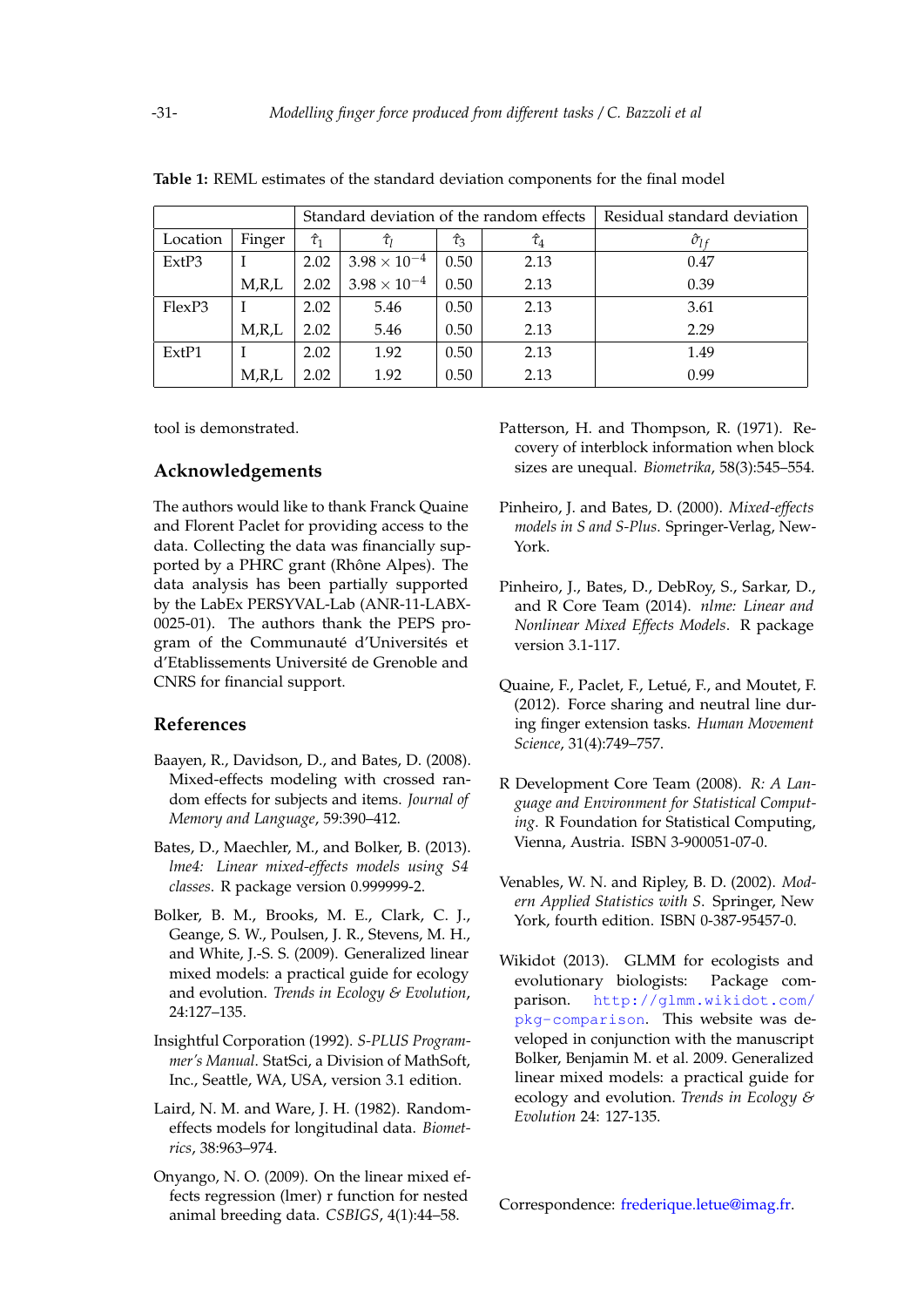# **Codes**

## <span id="page-16-0"></span>**Code 1:** R code for fitting model  $M_0$  and plotting the residuals

```
fitM0 <- lme(F ~ finger*location, random=~1|individual, method="ML")
summary(fitM0)
resM0.std <- residuals(fitM0,type="pearson")
plot(fitM0,individual~resM0.std|location,abline=0,xlim=c(-5,5),xlab="Standardized
   residuals")
plot(fitM0,individual~resM0.std|finger,abline=0,xlim=c(-5,5), xlab="Standardized
   residuals")
```
#### <span id="page-16-1"></span>**Code 2:** R code for fitting model *M*<sup>1</sup> and plotting the residuals

```
fitM1 <- lme(F \sim finger*location,
             random=list(individual=pdBlocked(list(pdIdent(~1),
                                                    pdIdent(~location-1),
                                                    pdIdent(~finger-1),
                                                    pdIdent(~location:finger-1)))),
            method="ML")
resM1.std <- residuals(fitM1,type="pearson")
plot(fitM1,individual~resM1.std|location,abline=0,xlim=c(-5,5),
     xlab="Standardized residuals")
plot(fitM1,individual~resM1.std|finger,abline=0,xlim=c(-5,5),
     xlab="Standardized residuals")
```
## <span id="page-16-2"></span>**Code 3:** R code for fitting model *M*<sup>2</sup>

```
fitM2 <- lme(F ~ finger*location,
             random=list(individual=pdBlocked(list(pdIdent(~1),
                                                    pdDiag(~location-1),
                                                    pdIdent(~finger-1),
                                                    pdIdent(~location:finger-1)))),
            method="ML")
```
#### <span id="page-16-3"></span>**Code 4:** R code for comparing models  $M_0$   $M_1$  and  $M_2$

> anova (fitM0, fitM1, fitM2) Model df AIC BIC logLik Test L.Ratio p-value fitM0 1 14 3062.614 3122.696 -1517.307 fitM1 2 17 2559.554 2632.511 -1262.777 1 vs 2 509.0603 <.0001 fitM2 3 19 2536.623 2618.163 -1249.312 2 vs 3 26.9310 <.0001

## <span id="page-16-4"></span>**Code 5:** R code for fitting model  $M_{2,1}$

```
fitM2.1 <- lme(F \sim finger*location,
               random=list(individual=pdBlocked(list(pdIdent(~1),
                                                      pdDiag(~location-1),
                                                      pdIdent(~finger-1),
                                                      pdIdent(~location:finger-1)))),
               weights=varIdent(form=~1|location),
               method="ML",control=lmeControl(msMaxIter=1000))
```
## <span id="page-16-5"></span>**Code 6:** R code for comparing models  $M_2$  and  $M_{2.1}$

> anova(fitM2,fitM2.1) Model df AIC BIC logLik Test L.Ratio p-value fitM2 1 19 2536.623 2618.163 -1249.312 fitM2.1 2 21 2209.450 2299.573 -1083.725 1 vs 2 331.1733 <.0001

# <span id="page-16-6"></span>**Code 7:** R code for fitting model  $M_{2,2}$

```
Index<-(finger=="I")
Index[Index==TRUE]<-"I"
Index[Index==FALSE]<-"other"
```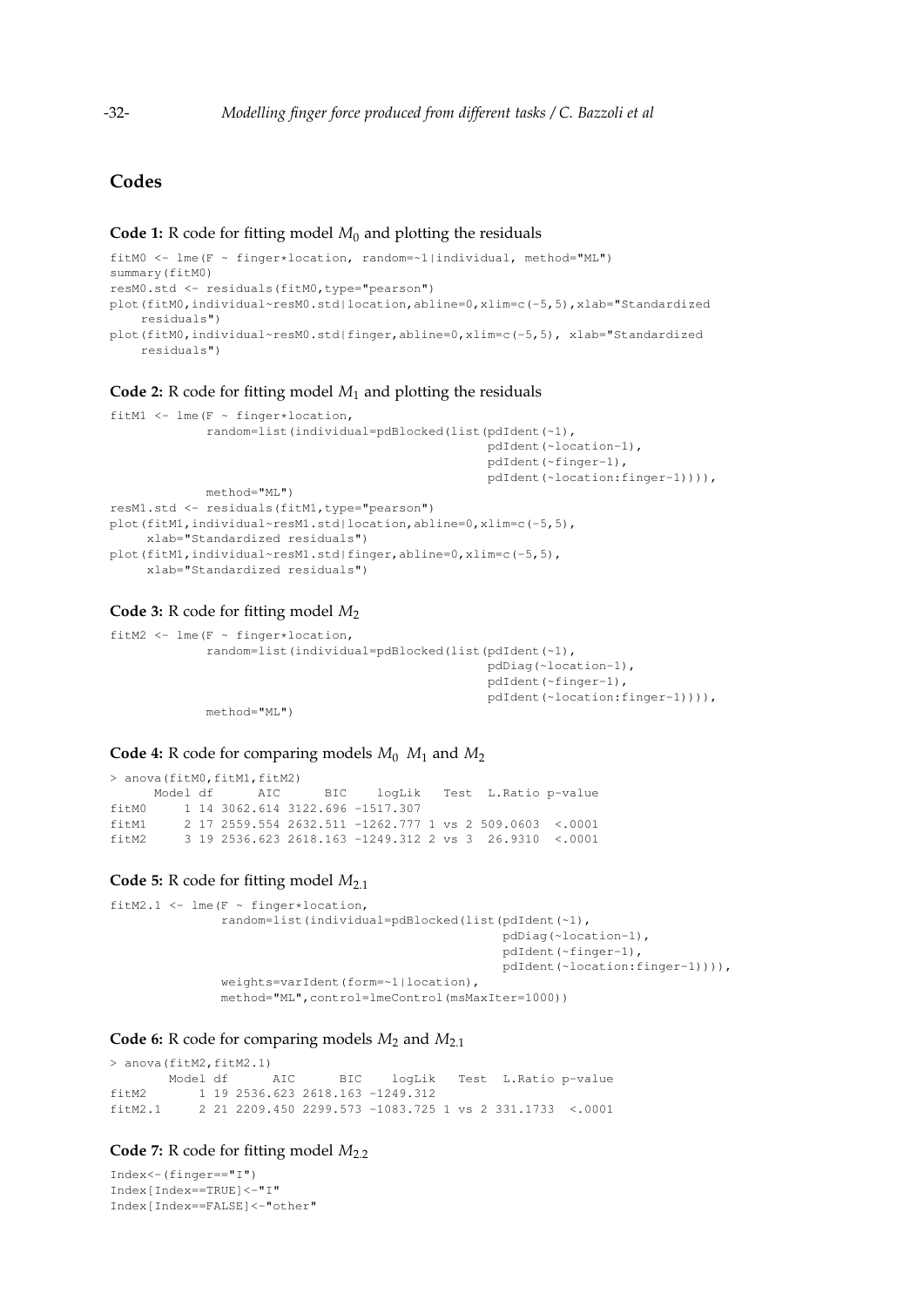```
fitM2.2 \leq lme(F \sim finger*location,
               random=list(individual=pdBlocked(list(pdIdent(~1),
                                                      pdDiag(~location-1),
                                                      pdIdent(~finger-1),
                                                      pdIdent(~location:finger-1)))),
               weights=varIdent(form=~1|location*Index),
               method="ML",control=lmeControl(msMaxIter=1000))
```
## <span id="page-17-0"></span>Code 8: Correlation between finger residuals from model  $M_{2.2}$

index.resM2.2.std middle.resM2.2.std ring.resM2.2.std little.resM2.2.std index.resM2.2.std 1.000000000 0.44993429 0.05285808 0.002880021 middle.resM2.2.std 0.449934291 1.00000000 0.19787515 -0.054273560 ring.resM2.2.std 0.052858083 0.19787515 1.00000000 0.330040375 little.resM2.2.std 0.002880021 -0.05427356 0.33004037 1.000000000

# <span id="page-17-1"></span>**Code 9:** R code for fitting model *M*2.3

```
fitM2.3 <- lme(F \sim finger*location,
               random=list(individual=pdBlocked(list(pdIdent(~1),
                                                      pdDiag(~location-1),
                                                      pdIdent(~finger-1),
                                                      pdIdent(~location:finger-1)))),
               weights=varIdent(form=~1|location*Index),
               correlation=corSymm(form=~1|individual/trial),
               method="ML", control=lmeControl(msMaxIter=1000))
```
## <span id="page-17-2"></span>**Code 10:** R code for comparing models  $M_{2,2}$  and  $M_{2,3}$

> anova(fitM2.2, fitM2.3) Model df aIC BIC logLik Test L.Ratio p-value fitM2.2 1 24 2196.181 2299.178 -1074.090 fitM2.3 2 30 2163.984 2292.731 -1051.992 1 vs 2 44.19657 <.0001

#### <span id="page-17-3"></span>**Code 11:** Correlation between finger residuals from model  $M_{2,3}$

|                     |                 | index.resM2.3.norm middle.resM2.3.norm ring.resM2.3.norm little.resM2.3.norm |            |  |
|---------------------|-----------------|------------------------------------------------------------------------------|------------|--|
| index.resM2.3.norm  | 1,0000000000    | 0.4349577                                                                    | 0.07690754 |  |
| $-0.0009446519$     |                 |                                                                              |            |  |
| middle.resM2.3.norm | 0.4349576964    | 1,0000000                                                                    | 0.18661419 |  |
| $-0.1000402521$     |                 |                                                                              |            |  |
| ring.resM2.3.norm   | 0.0769075435    | 0.1866142                                                                    | 1,00000000 |  |
| 0.3160102365        |                 |                                                                              |            |  |
| little.resM2.3.norm | $-0.0009446519$ | $-0.1000403$                                                                 | 0.31601024 |  |
| 1,0000000000        |                 |                                                                              |            |  |

## <span id="page-17-4"></span>**Code 12:** Correlation between finger residuals from model  $M_{2,3}$

| [1] "ExtP3"    |                                                  |                            |            |                           |  |
|----------------|--------------------------------------------------|----------------------------|------------|---------------------------|--|
|                | index.ExtP3 middle.ExtP3 ring.ExtP3 little.ExtP3 |                            |            |                           |  |
| index.ExtP3    | 1,00000000                                       | 0.29703108 0.01567086      |            | 0.11589476                |  |
| middle.ExtP3   | 0.29703108                                       | 1.00000000 0.12379029      |            | 0.04456328                |  |
| ring.ExtP3     | 0.01567086                                       | 0.12379029 1.00000000      |            | 0.44970726                |  |
| little.ExtP3   | 0.11589476                                       | 0.04456328 0.44970726      |            | 1.00000000                |  |
| $[1]$ "FlexP3" |                                                  |                            |            |                           |  |
|                |                                                  | index.FlexP3 middle.FlexP3 |            | ring.FlexP3 little.FlexP3 |  |
| index.FlexP3   | 1.00000000                                       | 0.5020148                  | 0.08159964 | $-0.1710437$              |  |
| middle.FlexP3  | 0.50201479                                       | 1,0000000                  | 0.32596412 | $-0.1405854$              |  |
| ring.FlexP3    | 0.08159964                                       | 0.3259641                  | 1,00000000 | 0.4255994                 |  |
| little.FlexP3  | $-0.17104373$                                    | $-0.1405854$               | 0.42559940 | 1,0000000                 |  |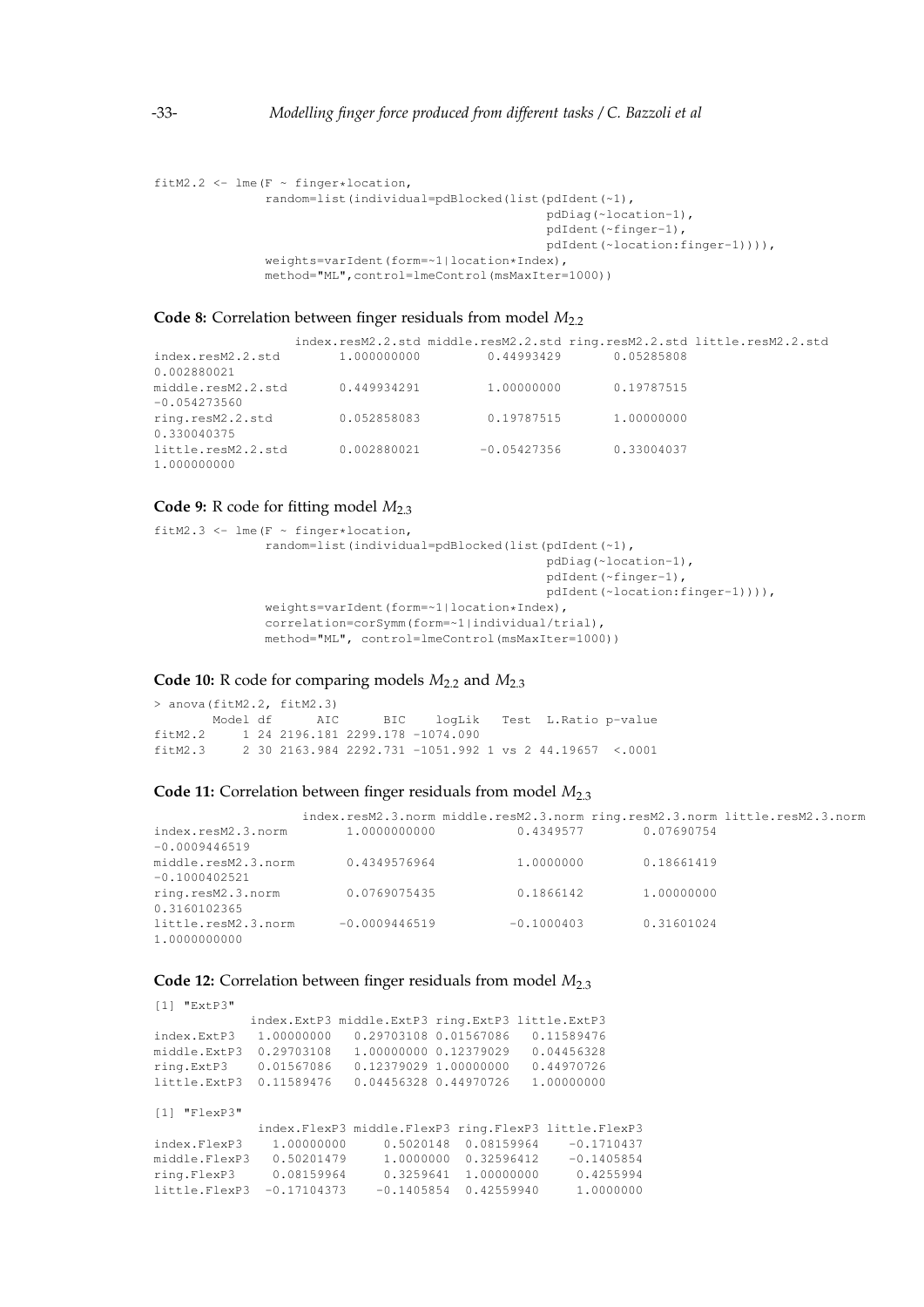```
[1] "ExtP1"
           index.ExtP1 middle.ExtP1 ring.ExtP1 little.ExtP1
index.ExtP1 1.0000000 0.4922102 0.1277424 0.0731796
middle.ExtP1 0.4922102 1.0000000 0.1167627 -0.1922833
ring.ExtP1 0.1277424 0.1167627 1.0000000 0.1220772
little.ExtP1 0.0731796 -0.1922833 0.1220772 1.0000000
```
#### <span id="page-18-0"></span>**Code 13:** Extract from the lme output for the final model

```
Linear mixed-effects model fit by REML
Data: NULL
      AIC BIC logLik
 2148.537 2276.61 -1044.268
Random effects:
Composite Structure: Blocked
Block 1: (Intercept)
Formula: ~1 | individual
      (Intercept)
StdDev: 2.015483
Block 2: locationExtP3, locationFlexP3, locationExtP1
Formula: ~location - 1 | individual
Structure: Diagonal
      locationExtP3 locationFlexP3 locationExtP1
StdDev: 0.0003979309 5.463777 1.922453
Block 3: fingerI, fingerM, fingerR, fingerL
Formula: ~finger - 1 | individual
Structure: Multiple of an Identity
        fingerI fingerM fingerR fingerL
StdDev: 0.4971519 0.4971519 0.4971519 0.4971519
Block 4: locationExtP3:fingerI, locationFlexP3:fingerI, locationExtP1:fingerI,
        locationExtP3:fingerM, locationFlexP3:fingerM, locationExtP1:fingerM,
        locationExtP3:fingerR, locationFlexP3:fingerR, locationExtP1:fingerR,
        locationExtP3:fingerL, locationFlexP3:fingerL, locationExtP1:fingerL
Formula: ~location:finger - 1 | individual
Structure: Multiple of an Identity
      locationExtP3:fingerI locationFlexP3:fingerI locationExtP1:fingerI
StdDev: 2.131903 2.131903 2.131903
      locationExtP3:fingerM locationFlexP3:fingerM locationExtP1:fingerM
StdDev: 2.131903 2.131903 2.131903
      locationExtP3:fingerR locationFlexP3:fingerR locationExtP1:fingerR
StdDev: 2.131903 2.131903 2.131903
      locationExtP3:fingerL locationFlexP3:fingerL locationExtP1:fingerL
StdDev: 2.131903 2.131903 2.131903
      Residual
StdDev: 0.467283
Correlation Structure: General
Formula: ~1 | individual/trial
Parameter estimate(s):
Correlation:
 1 2 3
2 0.498
3 0.082 0.217
4 0.005 -0.039 0.360
Variance function:
Structure: Different standard deviations per stratum
Formula: ~1 | location * Index
Parameter estimates:
    ExtP3*I ExtP3*other FlexP3*I FlexP3*other ExtP1*I ExtP1*other
```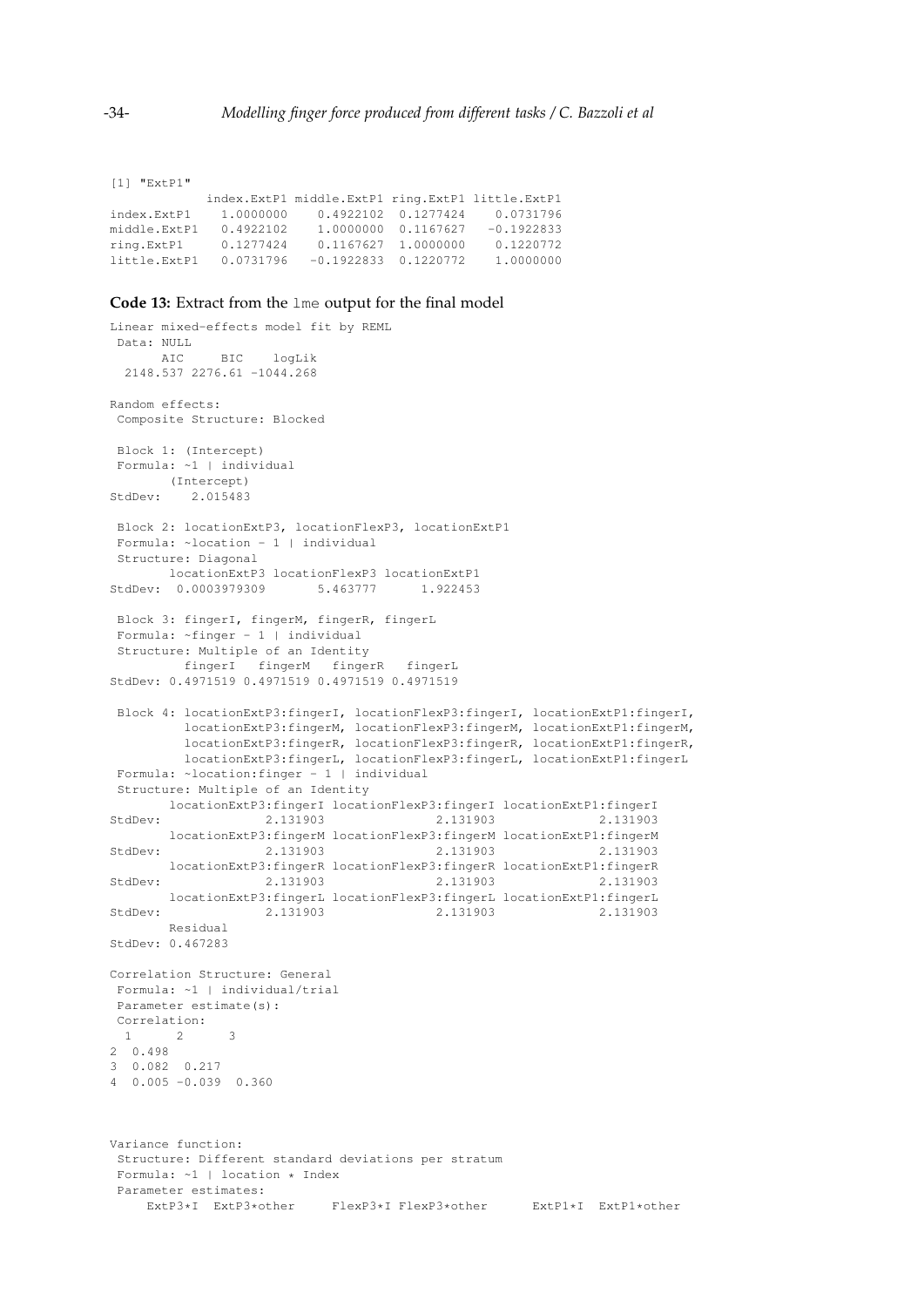```
1.0000000 0.8353108 7.7366386 4.8954079 3.1937128 2.1329918
Fixed effects: F ~ finger * location
                        Value Std.Error DF t-value p-value
(Intercept) 8.644884 0.7714543 514 11.205958 0.0000
fingerM -1.393365 0.8019731 514 -1.737421 0.0829
fingerR -2.742242 0.8040684 514 -3.410458 0.0007
fingerL -3.677165 0.8044585 514 -4.570981 0.0000
locationFlexP3 16.632080 1.7004357 514 9.781070 0.0000
locationExtP1 6.084934 0.9522260 514 6.390220 0.0000
fingerM:locationFlexP3 1.585422 1.2000256 514 1.321157 0.1870
fingerR:locationFlexP3 -5.294868 1.2633332 514 -4.191188 0.0000
fingerL:locationFlexP3 -10.126682 1.2747899 514 -7.943804 0.0000
fingerM:locationExtP1 -2.174479 1.1202164 514 -1.941124 0.0528
fingerR:locationExtP1 -2.153727 1.1338847 514 -1.899424 0.0581
fingerL:locationExtP1 -0.107558 1.1364151 514 -0.094646 0.9246
```
#### <span id="page-19-0"></span>**Code 14:** R code for contrast analysis

```
group <- gl(12,45,540,labels=c("ExtP3:I","ExtP3:M","ExtP3:R","ExtP3:L",
                                "FlexP3:I","FlexP3:M","FlexP3:R","FlexP3:L",
                                "ExtP1:I","ExtP1:M","ExtP1:R","ExtP1:L"))
library(MASS)
M.location<-cbind(
  c(1,0,0,0,-1,0,0,0,0,0,0,0), # ExtP3/FlexP3,I
  c(0,1,0,0,0,-1,0,0,0,0,0,0), # ExtP3/FlexP3,M
  c(0,0,1,0,0,0,-1,0,0,0,0,0), # ExtP3/FlexP3,R
  c(0,0,0,1,0,0,0,-1,0,0,0,0), # ExtP3/FlexP3,L
  c(1,0,0,0,0,0,0,0,-1,0,0,0), # ExtP3/ExtP1,I
  c(0,1,0,0,0,0,0,0,0,-1,0,0), # ExtP3/ExtP1,M
  c(0,0,1,0,0,0,0,0,0,0,-1,0), # ExtP3/ExtP1,R
  c(0,0,0,1,0,0,0,0,0,0,0,-1) # ExtP3/ExtP1,L
  )
contrasts(group)<-t(ginv(M.location))
fitM2.3.REML.location <- lme(F ~ group,
                             random=list(individual=
                             pdBlocked(list(pdIdent(~1),
                                             pdDiag(~location-1),
                                             pdIdent(~finger-1),
                                             pdIdent(~location:finger-1)))),
                              weights=varIdent(form=~1|location*Index),
                             correlation=corSymm(form=~1|individual/trial),
                             method="REML", control=lmeControl(msMaxIter=1000))
summary(fitM2.3.REML.location)
M.finger<-cbind(
  c(1,-1,0,0,0,0,0,0,0,0,0,0), # I/M, ExtP3
  c(0,0,0,0,1,-1,0,0,0,0,0,0), # I/M, FlexP3
  c(0,0,0,0,0,0,0,0,0,1,-1,0,0), # I/M, ExtP1
  c(0,1,-1,0,0,0,0,0,0,0,0,0), # M/R, ExtP3
  c(0,0,0,0,0,1,-1,0,0,0,0,0), # M/R, FlexP3
  c(0, 0, 0, 0, 0, 0, 0, 0, 0, 1, -1, 0), # M/R, ExtP1
  c(0,0,1,-1,0,0,0,0,0,0,0,0), # R/L, ExtP3
  c(0,0,0,0,0,0,1,-1,0,0,0,0), # R/L, FlexP3
  c(0,0,0,0,0,0,0,0,0,0,0,1,-1) # R/L, ExtP1
)
contrasts(group)<-t(ginv(M.finger))
fitM2.3.REML.finger <- lme(F ~ group,
                            random=list(individual=
                           pdBlocked(list(pdIdent(~1),
                                           pdDiag(~location-1),
                                           pdIdent(~finger-1),
                                           pdIdent(~location:finger-1)))),
                            weights=varIdent(form=~1|location*Index),
                           correlation=corSymm(form=~1|individual/trial),
                           method="REML", control=lmeControl(msMaxIter=1000))
summary(fitM2.3.REML.finger)
```